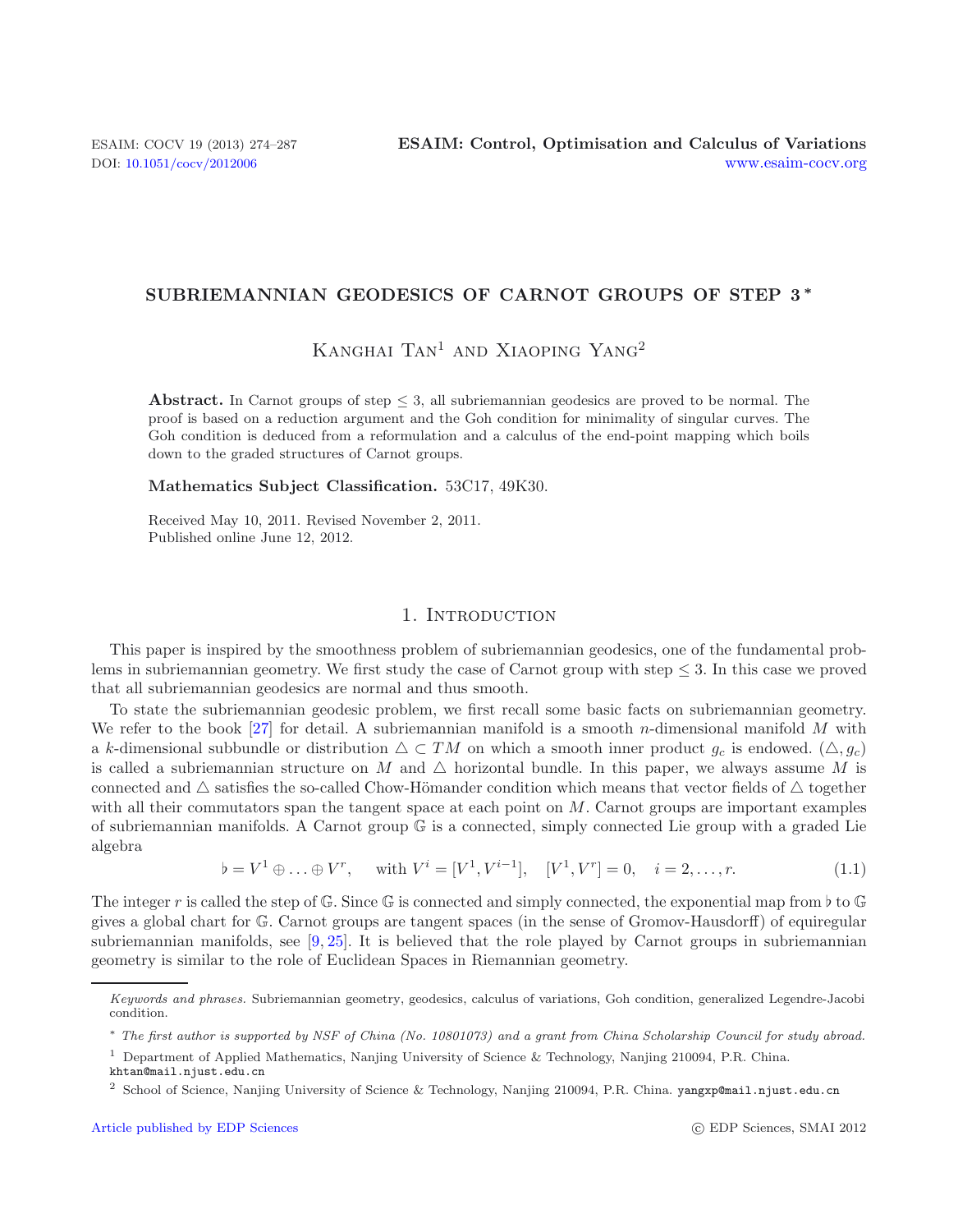<span id="page-1-0"></span>It follows from the Chow-Rashevskii connectivity theorem that for any given points  $p, q \in M$  there always exists at least a horizontal curve connecting p and q, see  $[16, 29]$  $[16, 29]$  $[16, 29]$ . Here a horizontal curve is by definition an absolutely continuous curve  $\gamma : [0, 1] \to M$  such that  $\dot{\gamma}(t) \in \Delta_{\gamma(t)}M$  whenever  $\dot{\gamma}(t)$  exists. Thus one can define a natural distance:

$$
d_{sr}(p,q) = \inf \int_0^1 \sqrt{g_c(\dot{\gamma}, \dot{\gamma})} dt
$$

where the infimum is taken among the set  $\Omega(p,q)$  of all horizontal curves  $\gamma$  such that  $\gamma(0) = p$  and  $\gamma(1) = q$ .  $d_{sr}$  is called the Carnot-Carathéodory distance of  $(M, \triangle, g_c)$ . A subriemannian geodesic is a horizontal curve locally realizing  $d_{sr}$ . We will reserve the terminology "minimizing geodesic" or "minimizer" for those globally distance-realizing subriemannian geodesics. It is not difficult to prove that any two sufficiently close points can be joined by a minimizing geodesic. If  $(M, d_{sr})$  is complete, there is a minimizing geodesic connecting any two points. Before Montgomery [\[26\]](#page-13-5) (in 1991) discovered a smooth singular minimizer, it was taken for grant (see *e.g.* [\[30](#page-13-6)]) that each subriemannaian geodesic similar to a Riemannian geodesic could satisfy a Hamilton-Jacobi equation:

$$
\dot{x}^i = \frac{\partial H}{\partial \lambda_i}, \qquad \dot{\lambda}_i = -\frac{\partial H}{\partial x^i} \tag{1.2}
$$

where  $(x^i, \lambda_i)$  is a coordinate system of  $T^*M$ ,  $H(x, \lambda) = \max_{v \in \Delta_x} {\lambda(v) - \frac{1}{2}g_c(v, v)} (\lambda \in T_x^*M)$  is the subrig-<br>mannian Hamiltonian. A horizontal curve  $\alpha(t) - (x^i(t))$  (denoted by a local coordinate) satisfying (1.2) almo mannian Hamiltonian. A horizontal curve  $\gamma(t) = (x^i(t))$  (denoted by a local coordinate) satisfying [\(1.2\)](#page-1-0) almost<br>everywhere for some lift  $\lambda(t) = (\lambda_1(t))$  can be proved to be locally minimizing and smooth, and is called a norma everywhere for some lift  $\lambda(t)=(\lambda_i(t))$  can be proved to be locally minimizing and smooth, and is called a normal geodesic. Montgomery's example shows that not all subriemannian geodesics are normal. The subriemannian geodesic problem is a special case of geometric control problems. In fact singular curves or abnormal extremals play a very important role in optimal control theory, see *e.g.* [\[4](#page-12-0)[,12](#page-13-7)]. It is well known that the Pontryagin maximum principle (or the Lagrange Multiplier Rule in the Lagrangian formulation) gives the first order necessary condition of optimality for optimal control problems. This first order condition is hardly considered to be satisfactory when one studies abnormal extremals. Recently experts developed necessary/sufficient second order conditions of optimality, *i.e.*, Goh condition and generalized Legendre-Jacobi condition, see *e.g.* [\[3](#page-12-1)[–7\]](#page-12-2). These conditions were derived from the finiteness of the generalized Morse index of critical points of the end-point mapping. We refer to  $[4, 5, 7]$  $[4, 5, 7]$  $[4, 5, 7]$  $[4, 5, 7]$  $[4, 5, 7]$  for the finiteness of the generalized Morse index.

Let  $\Omega(p)$  be the set of all horizontal curves  $\gamma : [0,1] \to M$  such that  $\gamma(0) = p$ . It is well known that  $\Omega(p)$ is a smooth Banach manifold, see [\[10\]](#page-13-8). The end-point mapping is the smooth mapping  $\mathscr{E}: \Omega(p) \to M$  defined by taking  $\gamma \in \Omega(p)$  to  $\gamma(1)$ . Thus  $\Omega(p,q) = \mathscr{E}^{-1}(q)$ . In general  $\mathscr{E}$  is not regular at all curves in  $\Omega(p)$  and thus  $\Omega(p,q)$  possibly has no smooth structure if q is a critical value of  $\mathscr{E}$ . If  $\gamma \in \Omega(p)$  is a critical point of  $\mathscr{E}$ , we call  $\gamma$  a singular curve. After Montgomery's example, Liu and Sussmann in [\[23](#page-13-9)] gave more examples of singular curves which are locally minimizing. All these examples found on rank two distributions are in fact  $C^1$ -rigid curves which by definition are locally isolated curves in  $\Omega(p,q)$  with respect to the  $C^1$ -topology, see also Bryant and Hsu [\[13\]](#page-13-10). For every rank two distribution satisfying  $\Delta_p^3 \neq \Delta_p^2$  at  $p \in M$  they proved that there exists a rigid curve locally length-minimizing and emanating from n see also Agrachey and Sarychey in [ exists a rigid curve locally length-minimizing and emanating from  $p$ , see also Agrachev and Sarychev in [\[5](#page-12-3)], Theorem 6.2. Here  $\Delta^1 = \Delta, \Delta^i = \Delta^{i-1} + [\Delta^1, \Delta^{i-1}]$  for  $i = 2,...$  The research of such curves first appeared in the work of Carathéodory, Engel, and Hilbert, see  $[11, 32]$  $[11, 32]$  $[11, 32]$ . Classical calculus of variations can not fully deal with the subriemannian geodesic problem when  $\Omega(p,q)$  contains singular curves, because there possibly exist no smooth variations of such curves. But singular curves could be subriemannian geodesics as shown by the above mentioned work. A fundamental problem is whether all subriemannian geodesics are smooth. This problem is equivalent to the question whether all singular geodesics are smooth, since normal (regular) geodesics are always smooth. There are some substantial results so far, while the problem is still open for general cases. Agrachev and Sarychev [\[6\]](#page-12-4) proved that there admit no strictly singular geodesics for medium fat distributions including strong-generating distributions (fat distributions) for which Strichartz [\[30\]](#page-13-6) had already obtained the conclusion. For a class of equiregular subriemannian manifolds, Leonardi and Monti [\[22\]](#page-13-13) showed that length-minimizing curves have no corner-like singularities which in particular implies that all singular geodesics in Carnot groups of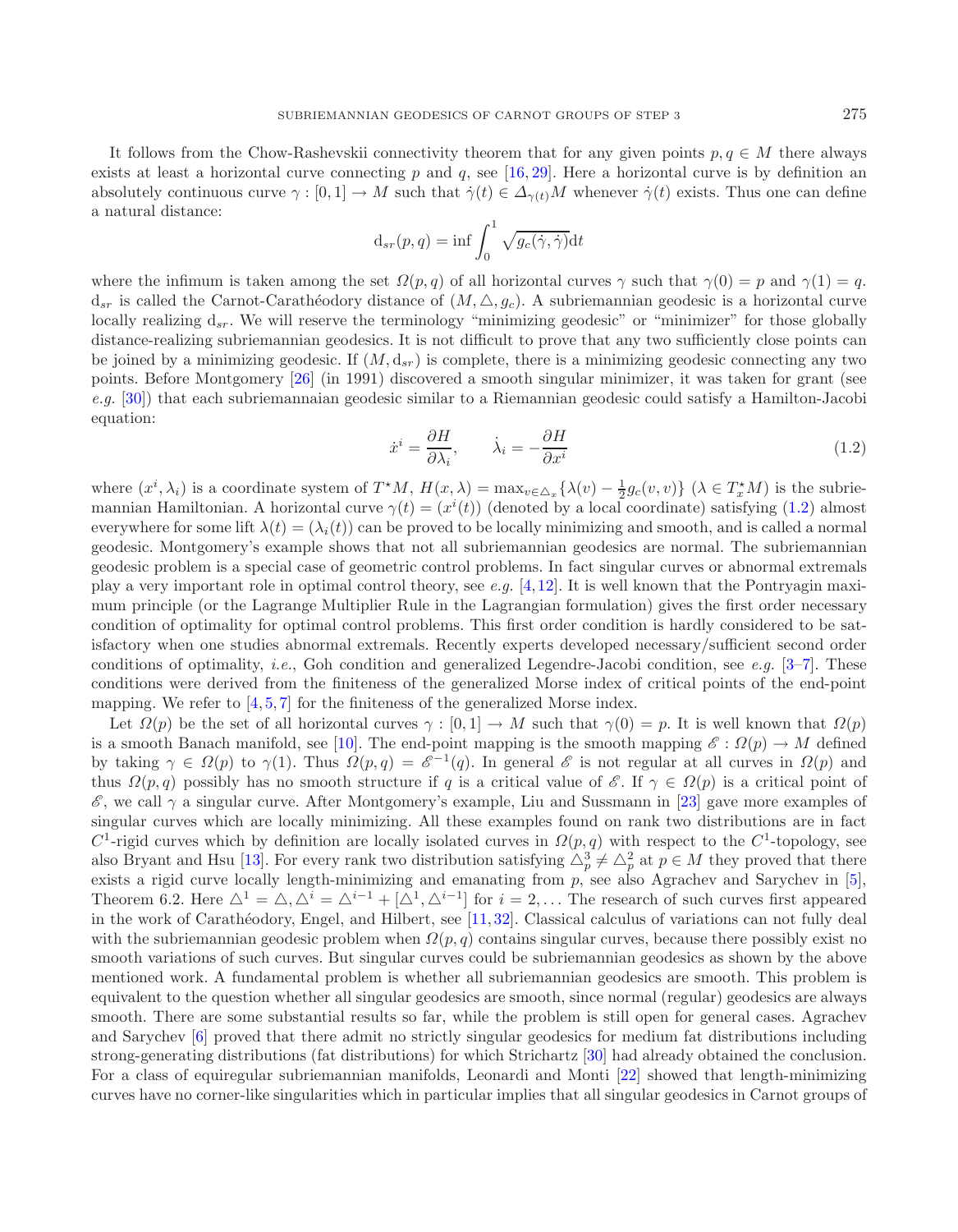rank two with step  $\leq 4$  are smooth. There are also some "generic" results which claims that for  $3 \leq k < n$  there exists an open dense subset  $\mathcal{O}_k$  of the space  $\mathcal{D}_k$  consisting of all k-dimensional distributions on M (endowed with the Whitney  $C^{\infty}$  topology), such that each distribution in  $\mathcal{O}_k$  admits no singular geodesics, see [\[3,](#page-12-1)[15\]](#page-13-14) and references therein.

In this paper we will concentrate on the case of Carnot groups. As mentioned above Carnot groups are very important in subriemannian geometry. Our study here will be instructive for later considerations of subriemannian geodesics of general distributions. Our starting point is the refined formulation of the end-point mapping which boils down to the graded structures of Carnot groups. The graded structure [\(1.1\)](#page-0-0) implies that each horizontal curve  $\Upsilon = (\gamma^1, \gamma^2, \dots, \gamma^r)$  is uniquely determined by the first layer  $\gamma^1$ . Here we use the exponential mapping exp to identify the Carnot group  $\mathbb{G}$  with its Lie algebra  $\flat$  and  $\gamma^i = \pi^i(\exp^{-1}\Upsilon) \in V^i$  where  $\pi^i \cdot \flat = V^1 \oplus \mathbb{G}$   $\mathbb{F}$  and  $V^r \to V^i$  is the projection to the *i*-th component. The subrigg  $\pi^i : \mathfrak{b} = V^1 \oplus \ldots \oplus V^r \to V^i$  is the projection to the *i*-th component. The subriemannian geodesic problem in<br>Carpot groups can be formulated as a minimization problem with equality constraint. The end-point mappin Carnot groups can be formulated as a minimization problem with equality constraint. The end-point mapping  $\mathscr E$  is different from the ordinary one which usually takes a control function to the end point of the trajectory uniquely determined by the control function (the initial point is fixed). The formula for the differential of *E* can be written out for Carnot groups with any step by a very tedious computation. In the case of step 3, the differential and the intrinsic Hessian of the end-point mapping are of simple form. We will get the second order necessary conditions for optimality of a singular curve, that is, if a singular curve  $\Upsilon = (\gamma^1, \gamma^2, \dots, \gamma^r)$  is locally energy-minimizing then  $\gamma^1$  must satisfy the Goh condition and the generalized Legendre-Jacobi condition, see Propositions [4.3](#page-8-0) and [4.5.](#page-10-0) From the Goh condition and the graded structure [\(1.1\)](#page-0-0) we deduce that the first layer  $\gamma^1$  of a singular geodesic  $\gamma$  must be in a lower-dimension subspace. Thus singular geodesics must be in Carnot subgroups of rank 2 or step 2. We finally reduce the problem to the rank two case which (known to experts) is easy, see Theorems [5.2](#page-11-0) and [5.4.](#page-12-5) The reduction to lower subgroups is a curious coincidence with Hamenstädt's suggestion for the smoothness problem, see [\[19\]](#page-13-15).

The paper is organized into five sections. In the next section we give a formulation of the end-point mapping which is based on a characterization of horizontal curves in Carnot groups. Section 3 is devoted to the calculus of the end-point mapping. We will give the differential, the intrinsic Hessian for the step  $\leq$  3 case. In Section 4 we derive the second order necessary conditions of singular geodesics. We prove the main results in Section 5.

#### 2. Horizontal curves and the end-point mapping

#### **2.1. Basic structure of Carnot groups**

Let G be a Carnot group with a Lie algebra  $\flat$  satisfying [\(1.1\)](#page-0-0) (we call such Lie algebras Carnot<br>rebras). We endow on  $V^1$  an inner product  $\langle \ldots \rangle$  Let  $n_i = \dim(V_i)$   $n_i = \sum_{i=1}^r n_i$ . The r-vector algebras). We endow on  $V^1$  an inner product  $\langle \cdot, \cdot \rangle$ . Let  $n_i = \dim(V_i)$ ,  $n = \sum_{i=1}^r n_i$ . The r-vector  $(n_1, n_1 + n_2, \ldots, \Sigma_{j=1}^i n_j, \ldots, n)$  is called the growth vector of the Carnot group. We fix an orthonormal<br>basis of  $V^1$   $\int e_i$ ,  $e_i$ , then arbitrarily extend it to a basis of b  $\int e_i$ ,  $e_i$ ,  $e_i$ ,  $e_i$ , and extend basis of  $V^1$ ,  $\{e_1, \ldots, e_{n_1}\}$ , then arbitrarily extend it to a basis of  $\flat$ ,  $\{e_1, \ldots, e_{n_1}, e_{n_1+1}, \ldots, e_n\}$ , and extend  $\langle \cdot, \cdot \rangle$  to an inner product g on h making the basis orthonormal. Via the exponential m  $\langle \cdot, \cdot \rangle$  to an inner product g on b making the basis orthonormal. *Via* the exponential mapping exp we iden-<br>tify  $\mathbb{G}$  with b or  $\mathbb{R}^n$  with a group law determined by the Baker-Campbell-Hausdorff formula. For tify G with  $\flat$  or  $\mathbb{R}^n$  with a group law determined by the Baker-Campbell-Hausdorff formula. For  $p \in \mathbb{G}$ ,<br>setting  $X(p) = \frac{d}{p} \left| \begin{array}{cc} f_p, \text{exp}(te_i) \\ f_i = 1 \end{array} \right|$  is we get the basis of the space of left-invari setting  $X_i(p) = \frac{d}{dt}\Big|_{t=0} \{p \cdot \exp(te_i)\}, i = 1...n$ , we get the basis of the space of left-invariant vector fields. The horizontal bundle  $\Delta = \text{span}\{X_1,\ldots,X_{n_1}\}$  satisfies the Chow-Hörmander condition by [\(1.1\)](#page-0-0). Let  $a((X_1(n), X_2(n)) - \langle e, e \rangle \mid i = 1, \ldots, T$  Thus we have a subriggenerism structure  $(\triangle a)$  on  $\mathbb{C}$ . We also  $g_c((X_i(p), X_j(p)) = \langle e_i, e_j \rangle, i, j = 1, \ldots, n_1$ . Thus we have a subrigmannian structure  $(\triangle, g_c)$  on G. We also<br>extend a to a left-invariant Biemannian metric a such that  $\{X, \ldots, X\}$  is an orthonormal basis of  $TC$ . We extend  $g_c$  to a left-invariant Riemannian metric  $g_r$  such that  $\{X_1,\ldots,X_n\}$  is an orthonormal basis of TG. We emphasize that subriemannian geodesics in G are independent of the choice of orthonormal bases and their extensions, that is, they are completely determined by  $(\nu, V^1, \langle \cdot, \cdot \rangle)$  or equivalently by  $(\mathbb{G}, \triangle, g_c)$ .

#### **Example 2.1.**

1. The simplest Carnot group is the Heisenberg group  $\mathbb{H}^m$  with the Heisenberg algebra (growth vector =  $(2m, 2m + 1)$  h = span $\{e_1, \ldots, e_m, f_1, \ldots, f_m\}$   $\oplus$  span $\{g\}$  with the basis satisfying that  $[e_i, f_i] = g$ ,  $i = 1, \ldots, m$ , and all other brackets vanish;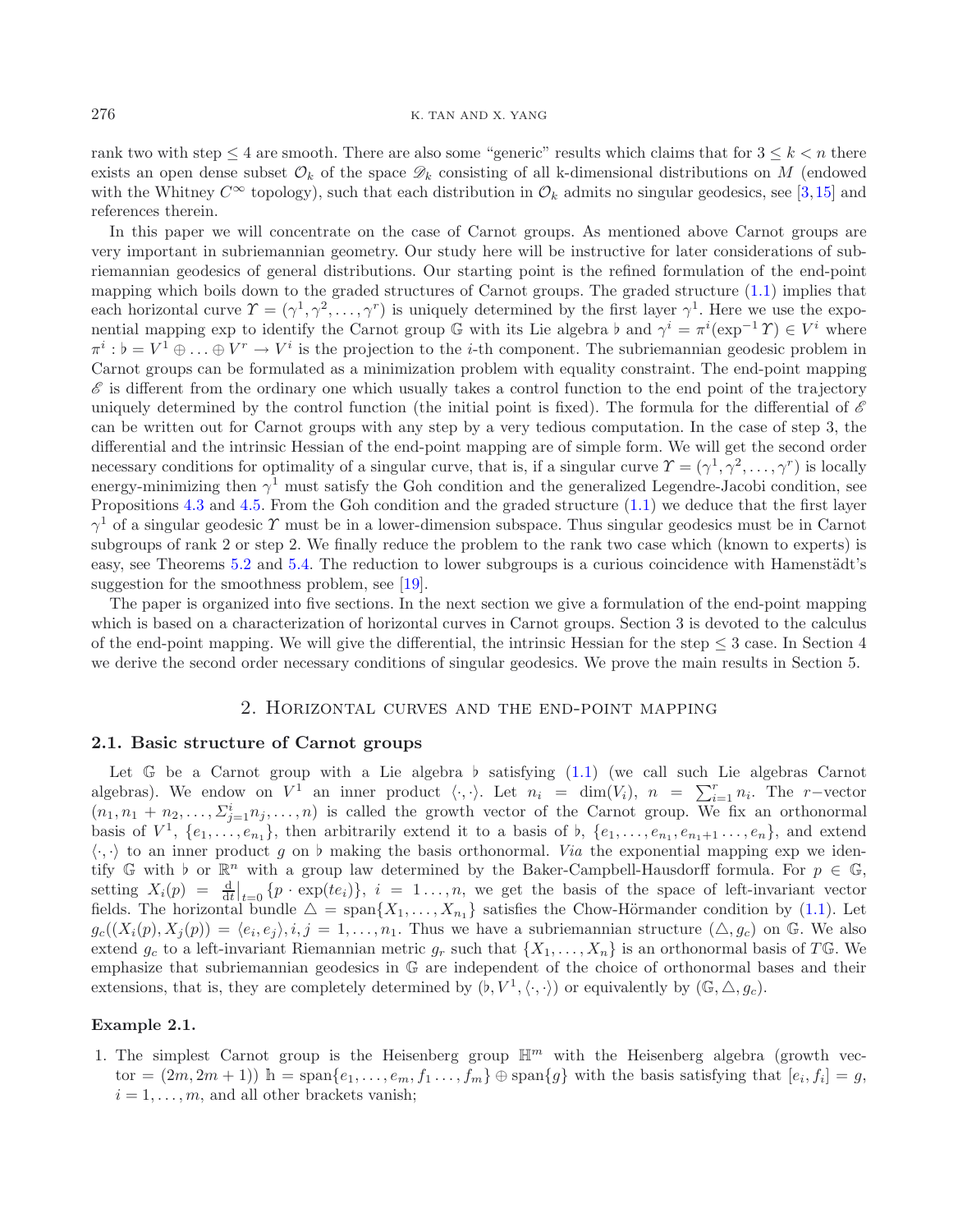- 2. the Engel group is a Carnot group with the growth vector  $(2, 3, 4)$ . Its algebra is span $\{e_1, e_2\} \oplus \text{span}\{e_3\} \oplus$ span $\{e_4\}$  with  $[e_1, e_2] = e_3$ ,  $[e_1, e_3] = e_4$ . Note that Carnot groups of rank two  $(n_1 = 2)$  has a special feature: the second layer has dimension 1 whatever its step. We will see later this feature make the study of its subriemannian geodesics very easy;
- 3. the free Carnot group with bi-dimension  $(k, r)$  has the maximal vector growth among all Carnot groups with k generators and step  $=r$ . The free Carnot groups play some particular roles in nilpotent analysis;
- 4. let b be a Carnot algebra satisfying [\(1.1\)](#page-0-0). If  $W \nsubseteq V^1$  is a lower-dimensional subspace, then  $\overline{b} = W^1 \oplus \ldots \oplus W^{\overline{r}}$  is a Lie subalgebra of b, where  $W^1 W W^i [W^1 W^{i-1}]$   $i = 2$   $\overline{r}$  and  $\overline{r} \in [1, r]$  is a Lie subalgebra of b, where  $W^1 = W$ ,  $W^i = [W^1, W^{i-1}]$ ,  $i = 2, \ldots, \bar{r}$ , and  $\bar{r} \in [1, r]$  is the largest integer such that  $W^{\bar{r}} \neq 0$ . It is obvious that  $\bar{b}$  is a Carnot algebra and  $\bar{G} := \exp(\bar{b})$  is a Carnot that  $W^{\bar{r}} \neq 0$ . It is obvious that  $\bar{b}$  is a Carnot algebra and  $\bar{\mathbb{G}} := \exp(\bar{b})$  is a Carnot subgroup of  $\mathbb{G}$  (we regard Fuckle of  $\bar{c}$ ) and  $\bar{c}$  (we regard  $\bar{c}$ ) and  $\bar{c}$  (we regard  $\bar{c}$ )  $\bar$ Euclidean spaces as abelian Carnot groups). We use  $\bar{b}(W)$  (resp.  $\bar{\mathbb{G}}(W)$ ) to indicate the Carnot subalgebra<br>(resp. Garnot subgroup) generated by W. The reduction to Carnot subgroups with lower-dimensional first (resp. Carnot subgroup) generated by W. The reduction to Carnot subgroups with lower-dimensional first layer is one of main tricks in this paper.

Recall that the differential of the exponential mapping is given by the following formula

<span id="page-3-1"></span><span id="page-3-0"></span>
$$
d \exp(e) = Id - \sum_{m=2}^{r} \frac{(-1)^m}{m!} ad(e)^{m-1},
$$
\n(2.1)

see *e.g.* [\[31\]](#page-13-16). For an absolutely continuous curve  $\Upsilon : [0,1] \to \mathbb{G}$ , we denote by  $\gamma$  the corresponding curve  $\exp^{-1}(\Upsilon)$ with values in the Lie algebra b. We have  $\gamma = \sum_{i=1}^r \gamma^i$  where  $\gamma^i = \pi^i(\gamma)$ ,  $\pi^i : \flat \to V^i$  is the projection to the *i*-th layer. It is obvious that  $\gamma$  is also absolutely continuous. From (2.1) we get for a e  $t \$ layer. It is obvious that  $\gamma$  is also absolutely continuous. From [\(2.1\)](#page-3-0) we get for a.e.  $t \in [0,1]$ 

$$
\dot{\Upsilon}(t) = \dot{\gamma}(t) - \sum_{m=2}^{r} \frac{(-1)^m}{m!} \text{ad}(\gamma(t))^{m-1} (\dot{\gamma}(t))
$$

$$
= \dot{\gamma}(t) - \sum_{m=2}^{r} \frac{(-1)^m}{m!} [\gamma(t), \dot{\gamma}(t)]_{m-1}.
$$
(2.2)

<span id="page-3-2"></span>In the last formula we used the iterated Lie bracket which is defined by

$$
[e, f]_m = [e, [e, [\dots, [e, f],], \dots, ]
$$
 and  $[e, f]_0 = f$ .  
\n $\frac{m \text{ times}}{m \text{ times}}$ 

From [\(2.2\)](#page-3-1) we obtain that  $\Upsilon$  is horizontal if and only if for a.e.  $t \in [0, 1]$ 

<span id="page-3-3"></span>
$$
\pi^{i}\left(\dot{\gamma}(t) - \sum_{m=2}^{r} \frac{(-1)^{m}}{m!}[\gamma(t), \dot{\gamma}(t)]_{m-1}\right) = 0, \quad i = 2, \dots, r.
$$

We summarize as

**Lemma 2.2.** An absolutely curve  $\Upsilon$  in  $\mathbb{G}$  is horizontal if and only if for a.e.  $t \in [0,1]$ 

$$
\dot{\gamma}^i(t) = \sum_{m=2}^r \frac{(-1)^m}{m!} \pi^i([\gamma(t), \dot{\gamma}(t)]_{m-1}), \quad i = 2, \dots, r.
$$

We denote by  $\mathcal{H}^1$  the Sobolev type space of all horizontal curves  $\Upsilon : [0,1] \to \mathbb{G}$  with square integrable derivatives. In the rest of the paper we assume all horizontal curves in  $\mathbb{G}$  are in  $\mathcal{H}^1$ . For our purpose this assumption is not restrictive since all rectifiable curves can be arc-length parameterized. Combining [\(2.2\)](#page-3-1) with Lemma [2.2,](#page-3-2) we have for a.e.  $t \in [0, 1]$ 

$$
\dot{T}(t) = \sum_{i=1}^{n_1} \dot{x}^i(t) X_i(\Upsilon(t))
$$
\n(2.3)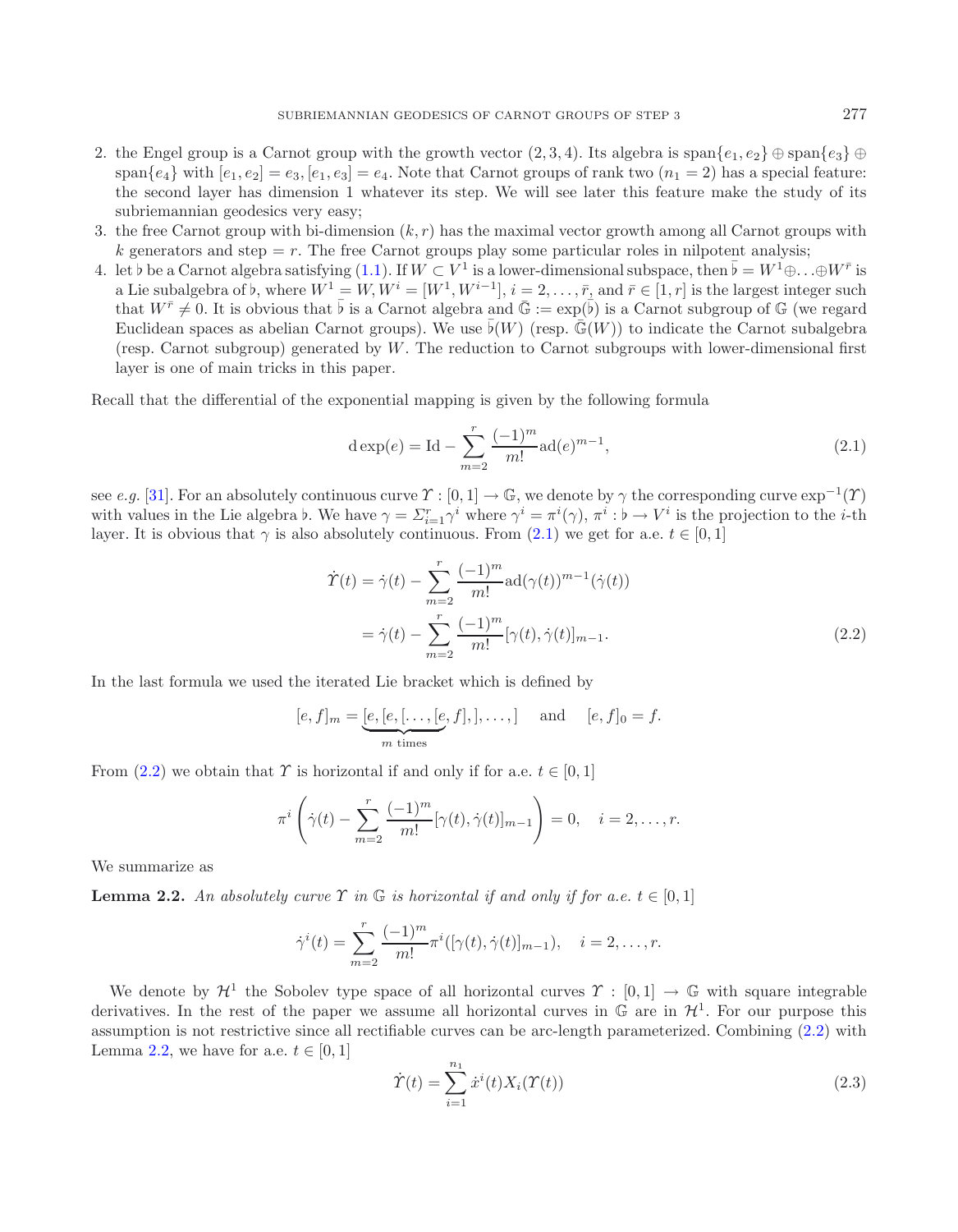#### 278 K. TAN AND X. YANG

where  $\gamma^1(t) = \sum_{i=1}^{n_1} x^i(t) e_i$ . Define  $\mathcal{P} : \mathbb{G} \to V^1$ ,  $\mathcal{P}(p) = \pi^1(\exp^{-1}(p))$ . The mapping  $\mathcal{P}$  is just the projection  $\mathbb{R}^n \ni$  $(x_1,\ldots,x_{n_1},\ldots,x_n) \to (x_1,\ldots,x_{n_1}) \in \mathbb{R}^{n_1}$  when we identify G as  $(\mathbb{R}^n,\cdot)$ . The formula  $(2.3)$  in particular implies<br>that P is a Biemannian submersion from  $(\mathbb{C},a)$  to  $(V^1,\ldots)$  or equivalently from  $(\mathbb{R}^n$ that P is a Riemannian submersion from  $(\mathbb{G}, g_r)$  to  $(V^1, \langle \cdot, \cdot \rangle)$  (or equivalently from  $(\mathbb{R}^n, g_r)$  to  $(\mathbb{R}^{n_1}, \langle \cdot, \cdot \rangle)$ ) with the property that for any  $n \in G$  P  $(X(n)) = e$ ,  $i = 1$ ,  $n_1$ , and P  $(X(n)) = 0$  for  $i$ the property that for any  $p \in G$ ,  $\mathcal{P}_{\star,p}(X_i(p)) = e_i$ ,  $i = 1,\ldots,n_1$ , and  $\mathcal{P}_{\star,p}(X_j(p)) = 0$  for  $j = n_1 + 1,\ldots,n$ .

Note that the graded condition  $(1.1)$  for the Lie algebra  $\nu$  is equivalent to the following condition

<span id="page-4-2"></span><span id="page-4-1"></span><span id="page-4-0"></span>
$$
V^i = \underbrace{[V^1, [\dots, [V^1, V^1]]]}_{i \text{ times}}, \quad i = 2, \dots r, \quad \text{and } V^j = 0 \text{ for } j > r,
$$
\n
$$
(2.4)
$$

which together with Lemma [2.2](#page-3-2) implies that

$$
\dot{\gamma}^i = \sum_{m=2}^i \frac{(-1)^m}{m!} \left( \sum_{j_1+j_2+\ldots+j_m=i} \left[ \gamma^{j_1}, \left[ \gamma^{j_2}, \left[ \ldots, \left[ \gamma^{j_{m-1}}, \dot{\gamma}^{j_m} \right] \right] \right] \right) \right) \quad \text{for } i = 2, \ldots, r, \text{ a.e.,}
$$
 (2.5)

which means that  $\gamma^1$  determines  $\gamma^2, \gamma^3, \ldots, \gamma^r$  recursively. We list  $\dot{\gamma}^2, \dot{\gamma}^3, \dot{\gamma}^4$  as functions of  $\gamma^1$ :

$$
\begin{cases}\n\dot{\gamma}^{2} = \frac{1}{2} [\gamma^{1}, \dot{\gamma}^{1}] \\
\dot{\gamma}^{3} = \frac{1}{2} \{ [\gamma^{1}, \dot{\gamma}^{2}] + [\gamma^{2}, \dot{\gamma}^{1}] \} - \frac{1}{6} [\gamma^{1}, [\gamma^{1}, \dot{\gamma}^{1}]] \\
\dot{\gamma}^{4} = \frac{1}{2} \{ [\gamma^{1}, \dot{\gamma}^{3}] + [\gamma^{2}, \dot{\gamma}^{2}] + [\gamma^{3}, \dot{\gamma}^{1}] \} - \frac{1}{6} \{ [\gamma^{1}, [\gamma^{1}, \dot{\gamma}^{2}]] + [\gamma^{1}, [\gamma^{2}, \dot{\gamma}^{1}]] \\
+ [\gamma^{2}, [\gamma^{1}, \dot{\gamma}^{1}]] \} + \frac{1}{24} [\gamma^{1}, \dot{\gamma}^{1}]_{3}.\n\end{cases}
$$
\n(2.6)

Sometimes we will abuse the notation  $\Upsilon = (\gamma^1, \dots, \gamma^r)$  or  $\Upsilon = \sum_{i=1}^r \gamma^i$ .

**Proposition 2.3.** (1) *Given*  $p \in \mathbb{G}$ *. Every absolutely continuous curve*  $\gamma^1 : [0,1] \rightarrow V^1$  *has a unique horizontal lift*  $\Upsilon = (\gamma^1, \ldots, \gamma^r) : [0, 1] \rightarrow \mathbb{G}$  *determined by* [\(2.5\)](#page-4-0) *with*  $\Upsilon(0) = p$ . They have the same length and same *regularity or smoothness;* (2) *Horizontal lifts of every straight line (or its interval) in*  $V^1$  *are subriemannian minimizing geodesics.*

*Proof.* (1) Note that the class of absolutely continuous curves in  $\flat$  is continuous and thus bounded in [0, 1] with  $\dot{\gamma}^1 \in L$ b is just the Sobolev class  $W^{1,1}([0,1], \mathfrak{b})$ . This implies  $\gamma^1$  is continuous and thus bounded in [0, 1] with  $\dot{\gamma}^1 \in L^1([0,1], \dot{b})$ , see *e.g.* [\[14\]](#page-13-17), Chapter 2. So there exists  $\gamma^2 \in W^{1,1}([0,1], \flat)$  such that  $\gamma^2(t) = \frac{1}{2} \int_0^t [\gamma^1, \dot{\gamma}^1] d\tau + \pi^2(\exp^{-1} p)$ . Continuing this process, and noting that each summand in the right hand side of (2.5) contains only one term with derivative and that each summand in the right hand side of  $(2.5)$  contains only one term with derivative and other terms are bounded, that is, the right hand side of [\(2.5\)](#page-4-0) is in  $L^1([0,1], \flat)$ . Thus the function  $\gamma^i$  satisfying

$$
\gamma^{i}(t) = \int_{0}^{t} \sum_{m=2}^{i} \frac{(-1)^{m}}{m!} \left( \sum_{j_{1}+j_{2}+\ldots+j_{m}=i} \left[ \gamma^{j_{1}}, \left[ \gamma^{j_{2}}, \left[ \ldots, \left[ \gamma^{j_{m-1}}, \dot{\gamma}^{j_{m}} \right] \right] \right] \right) d\tau + \pi^{i}(\exp^{-1} p)
$$

is in  $W^{1,1}([0,1],\flat)$ . From  $(2.3)$   $\gamma^1$  and its lift above have the same length.<br>To see (2), we recall by definition that in  $(\mathbb{C}, a)$ . Biomannian goodesic

To see (2), we recall by definition that in  $(\mathbb{G}, g_r)$  Riemannian geodesics which are horizontal must be subriemannian geodesics. Since the geodesics of Euclidean space  $(V^1, \langle \cdot, \cdot \rangle)$  are straight lines (or their intervals), their horizontal lifts are Biemannian geodesics because  $\mathcal{D}$  is a Biemannian submersion, see [28]. their horizontal lifts are Riemannian geodesics because  $P$  is a Riemannian submersion, see [\[28](#page-13-18)]. The minimizing property is obvious.  $\Box$ 

By Proposition [2.3](#page-4-1) we sometimes do not distinguish a horizontal curve  $\Upsilon = (\gamma^1, \ldots, \gamma^r)$  with its projection to the first layer  $\gamma^1$ .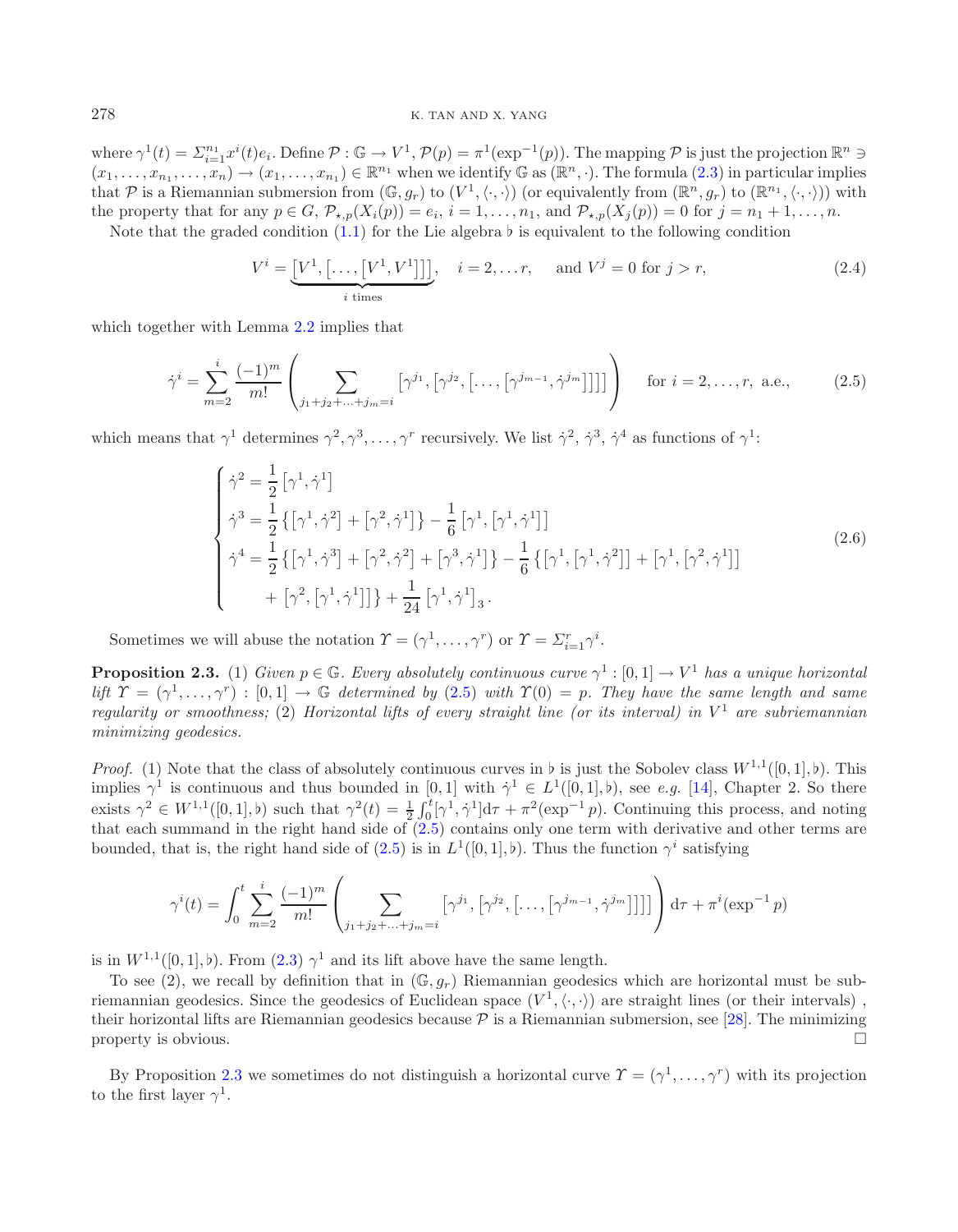Note that horizontal lifts of straight lines in  $V^1$  are not necessarily still a line (looking in b) if G with step  $\geq 3$ .<br>fact, let  $\gamma^1(t) = vt + iv$  with  $v, v_0 \in V^1$ . By the formula (2.6) we have In fact, let  $\gamma^1(t) = vt + v_0$  with  $v, v_0 \in V^1$ . By the formula [\(2.6\)](#page-4-2) we have

$$
\begin{cases} \dot{\gamma}^2(t) = \frac{1}{2}[v, v_0] \\ \dot{\gamma}^3(t) = \frac{1}{6}[v, [v, v_0]]t - \frac{5}{12}[v_0, [v_0, v]] + \frac{1}{4}[\gamma^2(0), v] \end{cases}
$$

So the third layer of the lift is not a line unless  $[v, [v, v_0]] = 0$ . While if  $v_0 = 0$ , that is, the line passes through the origin, its lift is just itself.

## **2.2. The end-point mapping**

Given  $p, q \in \mathbb{G}$ , deonte by  $\Omega(p)$  the Hilbert manifold of all horizontal curves  $\Upsilon \in \mathcal{H}^1$  with  $\Upsilon(0) = p$ . Let  $\Omega(p,q) = \{ \Upsilon \in \Omega(p) : \Upsilon(1) = q \}.$  Since  $\Omega(p) = p \cdot \Omega(0) := \{ p \cdot \Upsilon : \Upsilon \in \Omega(0) \},$   $\Omega(p,q) = p \cdot \Omega(0,p^{-1} \cdot q)$  and the metric  $g_c$  is left-invariant, it suffices to consider horizontal curves emanating from the unit. Here we abuse 0 to denote the unit of  $\mathbb{G}$ . From Proposition [2.3,](#page-4-1) we see that the projection  $\mathcal{P}$  gives a bijective mapping (still denoted by P) from  $\Omega(0)$  to  $H^1(0) := {\gamma^1 \in H^1([0,1], V^1) : \gamma^1(0) = 0}$  with the mapping of horizontal lift as its inverse, where  $H^1([0,1], V^1)$  denote the Sobolev space of all absolutely curves  $\gamma^1 : [0,1] \to V^1$  with square integrable derivatives. Note from the formula [\(2.5\)](#page-4-0), we have for  $\Upsilon \in \Omega(0), t \in [0, 1],$ 

<span id="page-5-1"></span>
$$
\Upsilon(t) = (\gamma^1(t), \gamma^2(t), \dots, \gamma^r(t))
$$

where  $\gamma^{i}(t), i = 2, ..., r$  is regard as a mapping  $F^{i,t}$  (defined recursively) from  $H^{1}(0)$  to  $V^{i}$ :

$$
F^{i,t}\left(\gamma^{1}\right) = \int_{0}^{t} \sum_{m=2}^{i} \frac{(-1)^{m}}{m!} \left( \sum_{j_{1}+j_{2}+\ldots+j_{m}=i} \left[ \gamma^{j_{1}}, \left[ \gamma^{j_{2}}, \left[ \ldots, \left[ \gamma^{j_{m-1}}, \dot{\gamma}^{j_{m}} \right] \right] \right] \right) d\tau. \tag{2.7}
$$

Now the original end-point mapping

<span id="page-5-0"></span>
$$
end: \Omega(0) \ni \Upsilon \to \Upsilon(1) \in \mathbb{G}
$$
\n
$$
(2.8)
$$

can be interpreted as

$$
\mathscr{E}: H^{1}(0) \ni \gamma \to \left(F^{1}\left(\gamma^{1}\right), F^{2}\left(\gamma^{1}\right), \dots, F^{r}\left(\gamma^{1}\right)\right) \in \flat
$$
\n
$$
(2.9)
$$

where  $F^1(\gamma^1) = \gamma^1(1), F^i = F^{i,1}, i = 2, \ldots, r.$ 

Noting that given  $\exp \xi = q \in \mathbb{G}$  for  $\xi \in \flat$ ,  $\Omega(0, q) = \exp(\mathscr{E}^{-1}(\xi))$ , the subriemannian geodesic problem in  $\mathbb{G}$ 

$$
\min_{\Upsilon \in \Omega(0,q)} \frac{1}{2} \int_0^1 g_c(\dot{\Upsilon}, \dot{\Upsilon}) dt
$$

is equivalent to the minimizing problem with equality constraint

$$
\min_{\mathcal{E}(\gamma^1)=\xi} \frac{1}{2} \int_0^1 |\dot{\gamma}^1|^2 dt. \tag{2.10}
$$

By the Cauchy-Schwarz inequality the problem of minimizing the energy functional is equivalent to that of minimizing the length functional. The existence of the subriemannian geodesic problem even for general subriemannian manifolds can be obtained by an argument of direct method in calculus of variations, see *e.g.* Appendix D in [\[27\]](#page-13-0) where one also will find the ordinary formulation of the end-point mapping. What we are concerned with is their smoothness. The refined mapping  $\mathscr{E}: H^1(0) \to \flat$  from a Hilbert space to a vector space<br>will help us much will help us much.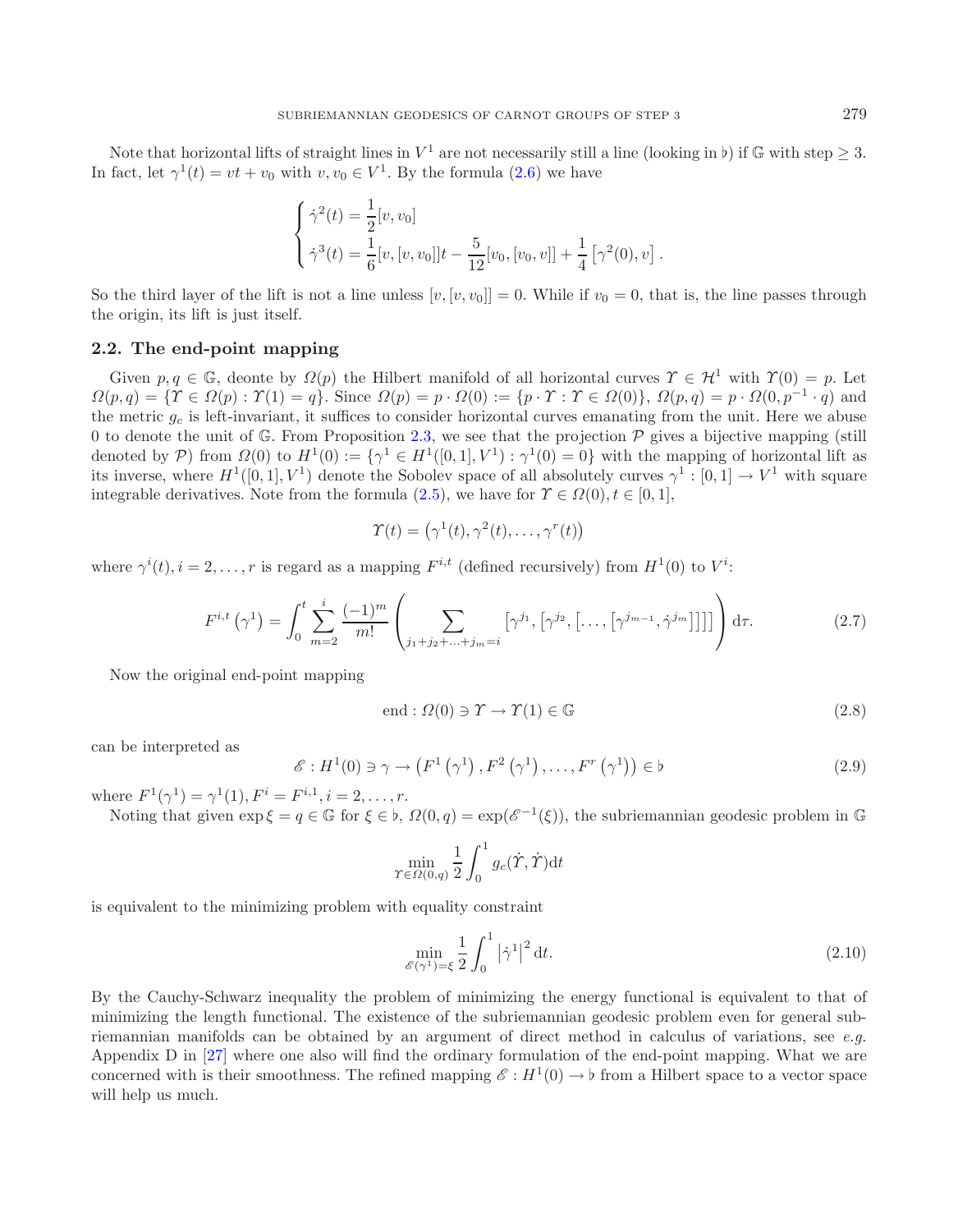#### 280 K. TAN AND X. YANG

# <span id="page-6-2"></span><span id="page-6-0"></span>3. The calculus of the end-point mapping

#### **3.1. The generalized morse index theorem**

<span id="page-6-1"></span>To begin some computation, let us first see what we need according to the theory of generalized Morse index which we will later resort to. Let  $(X, \|\cdot\|)$  be a Banach space,  $L : X \to \mathbb{R}$ , and  $F : X \to Y$  with Y a finite dimensional vector space, be  $C^2$  Fréchet differentiable mappings. Given  $y_0 \in Y$ , consider the minimizing problem with equality constraint

$$
\min_{F(x)=y_0} L(x). \tag{3.1}
$$

The Lagrange Multiplier Rule states that if  $x \in X$  is a solution of [\(3.1\)](#page-6-0) then there exists a nontrivial couple  $(\lambda^0, \lambda^*) \in \mathbb{R} \times Y^*$  such that  $\lambda^0 \mathrm{d}_x L + \lambda^* \mathrm{d}_x F = 0$ , where  $\mathrm{d}_x L$  (resp.  $\mathrm{d}_x F$ ) denotes the Fréchet derivative of L (resp.  $F$ ) at the point x. In other words, the point x is a singular point of the augmented end-point mapping  $\mathcal{L}: X \ni y \to (L(y), F(y)) \in \mathbb{R} \times Y$  and

$$
\tilde{\lambda} \cdot d_x \mathcal{L} = \lambda^0 d_x L + \lambda^* d_x F = 0 \text{ with } \tilde{\lambda} = (\lambda^0, \lambda^*). \tag{3.2}
$$

<span id="page-6-3"></span>The abnormal case  $\lambda^0 = 0$  arises exactly when  $\text{Im}(d_xF) \neq Y$ , *i.e.*, *x* is a singular point of *F*. In this case we call  $(x, \lambda^*)$  an abnormal extremal. In the regular case  $\text{Im}(d, F) = Y$  we take  $\lambda^0 = 1$ . For  $x \in X$  call  $(x, \lambda^*)$  an abnormal extremal. In the regular case Im( $d_x F$ ) = Y, we take  $\lambda^0 = 1$ . For  $x \in X$  if there exists  $\lambda^*$  such that

$$
d_x L + \lambda^* d_x F = 0,
$$
\n(3.3)

we call  $(x, \lambda^*)$  a normal extremal. The definition of normal extremals is equivalent to the one given in the theory of subriggenees geodesics there exists a correspondence between  $\lambda^*$  in (3.3) and Introduction. In the theory of subriemannian geodesics there exists a correspondence between  $\lambda^*$  in [\(3.3\)](#page-6-1) and the Hamiltonian lift  $\lambda(t)$  in [\(1.2\)](#page-1-0), see [\[20](#page-13-19)] or [\[27\]](#page-13-0), Chapter 5. We remark that an abnormal extremal may be normal by choosing a suitable multiplier (or a Hamiltonian lift). Those abnormal extremals which can not be normal for any multiplier are called strictly abnormal extremals.

The corank of x is defined as the codimension of  $\text{Im}(d_x\mathcal{L})$ . The following theorem, which gives necessary/sufficient conditions of optimality for a singular point is enough for our purpose, for the general versions see [\[4\]](#page-12-0), Chapter 20.

**Theorem 3.1**  $([2, 4-6])$  $([2, 4-6])$  $([2, 4-6])$  $([2, 4-6])$  $([2, 4-6])$ . If x is a local minimizer in X of the minimizing problem  $(3.1)$ *, of corank* N*, then for the nontrivial pair of Lagrange multiplier*  $\lambda = (\lambda^0, \lambda^*)$  ( $\lambda^0 = 0$  or 1) satisfying [\(3.2\)](#page-6-2), the Morse index of the *quadratic form*  $\tilde{\lambda} \cdot d_x^2 \mathcal{L}$  *restricted to* ker  $d_x F$  *is less than or equal to*  $N - 1$ .

We recall that the Morse index of a quadratic form is the maximal dimension of subspaces on which the quadratic form is negative definite. Theorem  $3.1$  is classical for the regular case for which  $(3.3)$  is the Euler-Lagrange equation, see [\[24](#page-13-20)].

#### **3.2. The differential of the end-point mapping**

In the next section we will derive second order necessary conditions for minimality of abnormal extremals of the problem [\(2.10\)](#page-5-0) from the finiteness of the Morse index of the quadratic form  $\tilde{\lambda} \cdot d_x^2 \mathcal{L}$  stated in Theorem [3.1.](#page-6-3)<br>In the following we do some computation of the differential of the end-point manning In the following we do some computation of the differential of the end-point mapping.

**Lemma 3.2.** *Given*  $\Upsilon = (\gamma^1, \ldots, \gamma^r) \in \Omega(0)$ *, then*  $T_{\Upsilon} \Omega(0) = T_{\gamma^1} H^1(0) = H^1(0)$ *.* 

*Proof.*  $H^1(0)$  is a Hilbert space. Let  $\phi \in H^1(0)$ . The family of horizontal lifts of  $\gamma^1 + \epsilon \phi$  ( $\epsilon \in [-\epsilon_0, \epsilon_0]$ ),

$$
\Upsilon_{\epsilon}(t) = (\gamma^{1}(t) + \epsilon \phi(t), F^{2,t}(\gamma^{1} + \epsilon \phi), \dots, F^{r,t}(\gamma^{1} + \epsilon \phi))
$$

where  $F^{i,t}$ ,  $i = 2 \ldots, r$ , is defined as in [\(2.7\)](#page-5-1), is a smooth curve in  $\Omega(0)$  with  $\Upsilon_0 = \Upsilon$ .<br>On the other hand, if  $\Upsilon$  is a smooth family in  $\Omega(0)$  with  $\Upsilon_0 = \Upsilon$ , then by Lem

On the other hand, if  $\Upsilon_{\epsilon}$  is a smooth family in  $\Omega(0)$  with  $\Upsilon_{0} = \Upsilon$ , then by Lemma [2.2](#page-3-2) and [\(2.5\)](#page-4-0), [\(2.7\)](#page-5-1) we have

$$
\Upsilon_{\epsilon}(t) = \left(\gamma_{\epsilon}^1, F^{2,t}(\gamma_{\epsilon}^1), \dots, F^{r,t}(\gamma_{\epsilon}^1)\right)
$$

where  $\gamma_{\epsilon}^1 = \mathcal{P}(\Upsilon_{\epsilon})$  is a smooth family in  $H^1(0)$  with  $\gamma_0^1 = \gamma^1 = \mathcal{P}(\Upsilon)$ .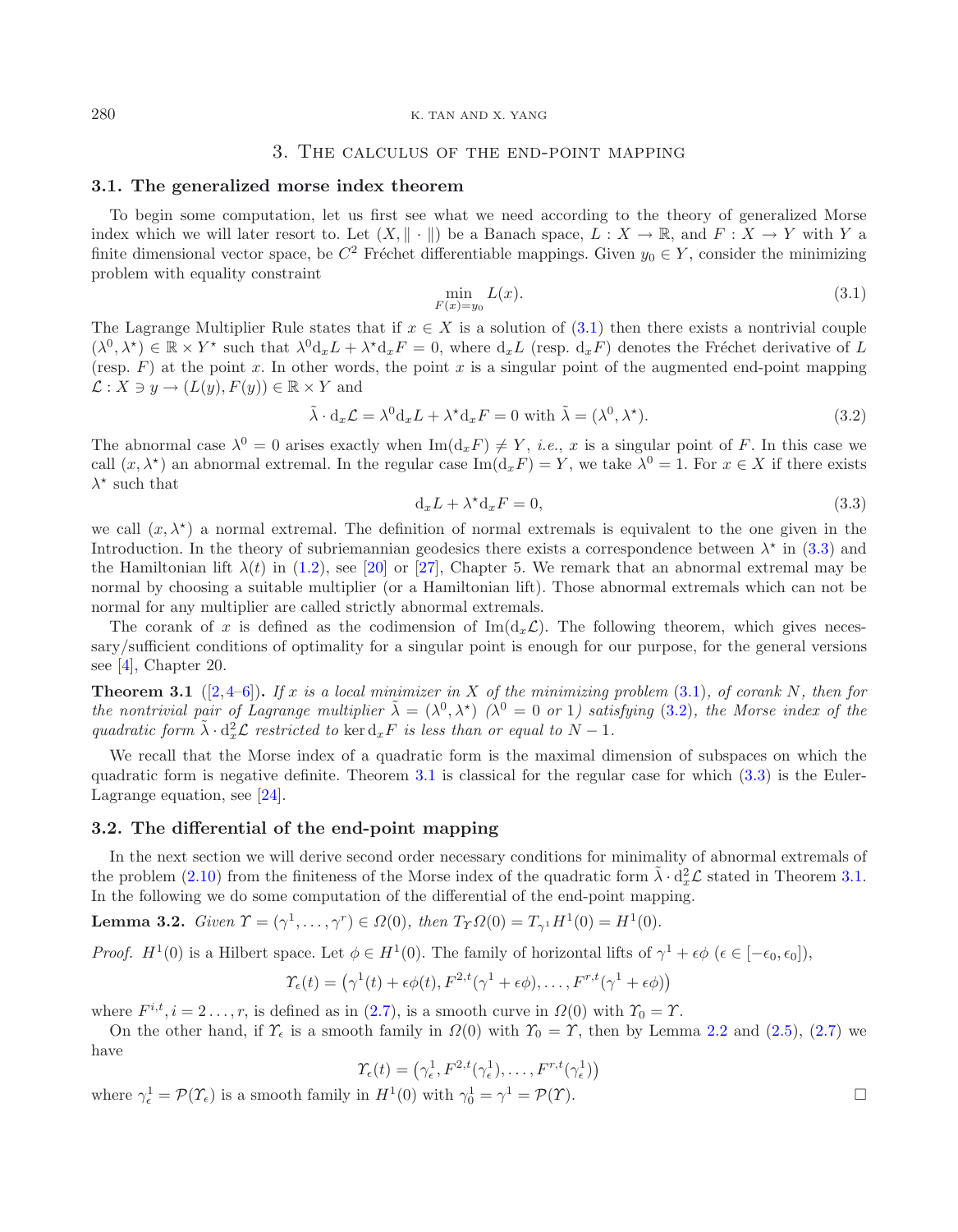For  $\gamma^1, \phi \in H^1(0)$ , the differential at  $\gamma^1$  of the end-point mapping  $\mathscr E$  is

<span id="page-7-1"></span>
$$
d_{\gamma^1} \mathscr{E} : H^1(0) \ni \phi \to d_{\gamma^1} \mathscr{E}(\phi) = (\phi(1), d_{\gamma^1} F^2(\phi), \dots, d_{\gamma^1} F^r(\phi)) \in T_q \mathbb{G}
$$
\n(3.4)

<span id="page-7-2"></span>where  $q = (\gamma^1(1), F^2(\gamma^1), \ldots, F^r(\gamma^1))$  and  $F^i$  is shortened for  $F^{i,1}, i = 2, \ldots, r$ . Noting that the differential  $d_{\gamma^1} F^i$ is con  $d_{\gamma^1}F^i(\phi), i = 2,\ldots,r$ , recursively depends on  $d_{\gamma^1}\dot{F}^{j,t}(\phi), d_{\gamma^1}F^{j,t}(\phi), j = 2,\ldots,i-1, t \in (0,1]$ , its computation is complicated for  $i \geq 5$ . We restrict to the case of step  $\leq 3$  partly also because of technical difficulties in the next two sections. Observe that  $\frac{d}{dt} d_{\gamma^1} F^{i,t}(\phi) = d_{\gamma^1} F^{i,t}(\phi)$ . From  $(2.6)-(2.7)$  $(2.6)-(2.7)$  $(2.6)-(2.7)$  we have

<span id="page-7-0"></span>
$$
\begin{cases}\nF^{2,t}(\gamma^1) = \frac{1}{2} \int_0^t [\gamma^1, \dot{\gamma}^1] d\tau \\
d_{\gamma^1} F^{2,t}(\phi) = \int_0^t [\phi, \dot{\gamma}^1] d\tau + \frac{1}{2} [\gamma^1(t), \phi(t)] \\
d_{\gamma^1} \dot{F}^{2,t}(\phi) = \frac{1}{2} [\phi(t), \dot{\gamma}^1(t)] + \frac{1}{2} [\gamma(t), \dot{\phi}(t)].\n\end{cases} (3.5)
$$

For step  $= 3$ , from  $(2.6)$  we first have

<span id="page-7-3"></span>
$$
\dot{F}^{3,t} = \dot{\gamma}^3(t) = \frac{1}{2} \frac{\mathrm{d}}{\mathrm{dt}} \left[ F^{2,t}, \gamma^1(t) \right] + \frac{1}{3} \left[ \gamma^1(t), \left[ \gamma^1(t), \dot{\gamma}^1(t) \right] \right],
$$

then using  $(3.5)$  get

$$
\begin{cases}\nd_{\gamma^1}F^{3,t}(\phi) = \int_0^t \left[\gamma^1, \left[\phi, \dot{\gamma}^1\right]\right] d\tau + \frac{1}{2} \left(\left[F^{2,t}, \phi\right] + \left[d_{\gamma^1}F^{2,t}(\phi), \gamma^1\right]\right) + \frac{1}{3}\left[\gamma^1(t), \phi(t)\right]_2 \\
= \int_0^t \left[\gamma^1, \left[\phi, \dot{\gamma}^1\right]\right] d\tau + \frac{1}{2} \left[\int_0^t \left[\phi, \dot{\gamma}^1\right] d\tau, \gamma^1(t) + \frac{1}{4} \left[\int_0^t \left[\gamma^1, \dot{\gamma}^1\right] d\tau, \phi(t)\right] + \frac{1}{12}\left[\gamma^1(t), \left[\gamma^1(t), \phi(t)\right]\right].\n\end{cases} \tag{3.6}
$$

In the above computation we used integration by parts, skew-symmetry and Jacobi identity of Lie brackets to arrange terms.

**Lemma 3.3.** *In the case*  $r = 3$ *, by*  $(3.4)$ – $(3.6)$  *we have*  $\phi \in \text{ker}(\mathbf{d}_{\gamma^1} \mathscr{E})$  *if and only if* 

$$
\phi(1) = 0
$$
  

$$
\int_0^1 [\phi, \dot{\gamma}^1] dt = 0
$$
  

$$
\int_0^1 [\gamma^1, [\phi, \dot{\gamma}^1]] dt = 0
$$
 (3.7)

Now we compute the second Fréchet derivative of the end-point mapping  $\mathscr E$  for  $r = 3$ . From [\(3.5\)](#page-7-0) we have

$$
d_{\gamma^1}^2 F^2(\phi, \phi) = \int_0^1 [\phi, \dot{\phi}] dt.
$$
 (3.8)

For  $\phi \in \text{ker} \left( d_{\gamma^1} \mathscr{E} \right)$  it follows from [\(3.6\)](#page-7-2) and [\(3.7\)](#page-7-3) that

$$
d_{\gamma^1}^2 F^3(\phi, \phi) = \int_0^1 [\phi, [\phi, \dot{\gamma}^1]] dt + \int_0^1 \left[ \gamma^1 - \frac{1}{2} \gamma^1(1), [\phi, \dot{\phi}] \right] dt.
$$
 (3.9)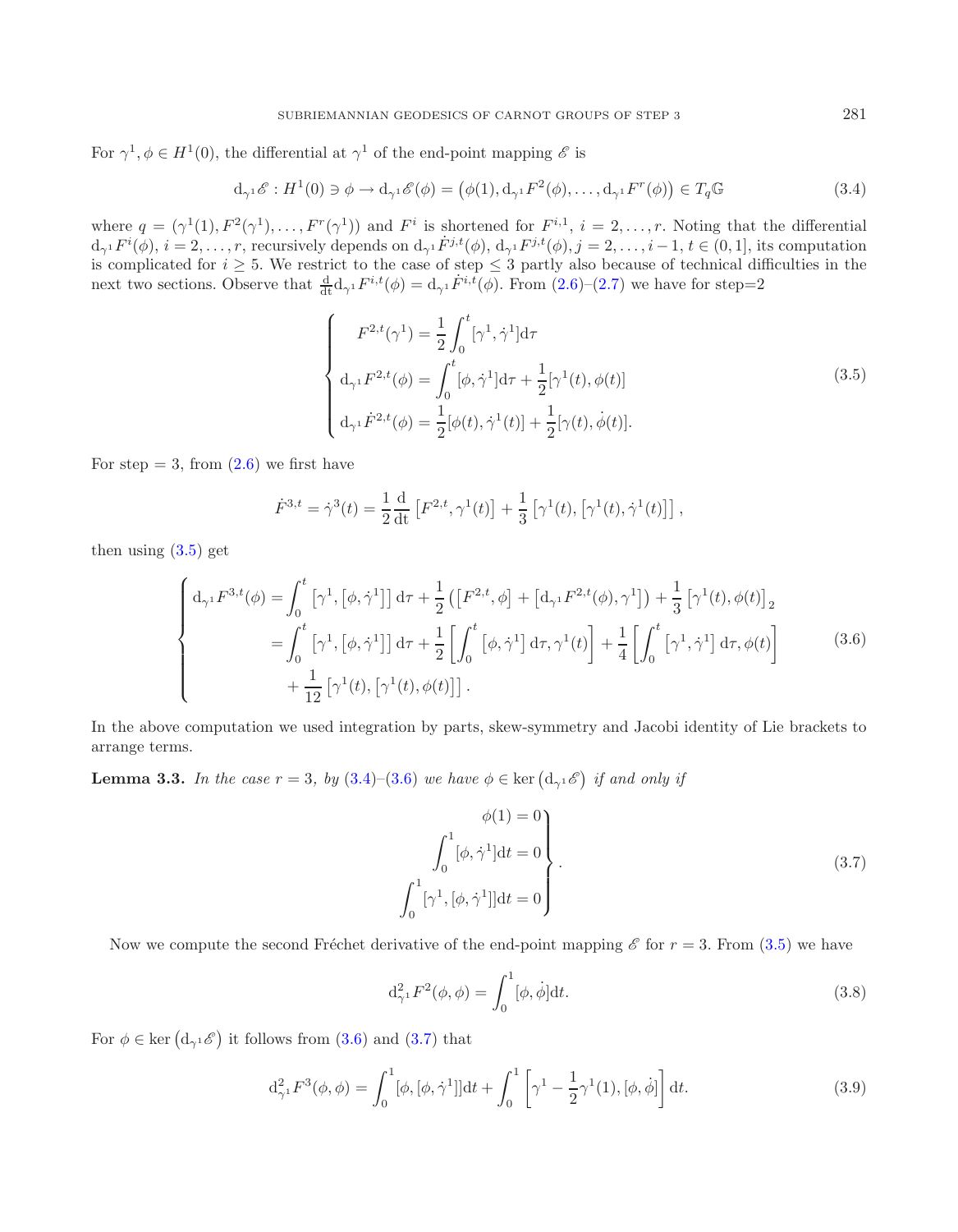So the intrinsic quadratic mapping (see *e.g.* [\[4](#page-12-0)], pp. 294–296) of  $\mathscr E$  for  $r = 3$ 

<span id="page-8-1"></span>
$$
d_{\gamma^1}^2\mathscr{E}: \ker\left(d_{\gamma^1}\mathscr{E}\right) \times \ker\left(d_{\gamma^1}\mathscr{E}\right) \to \flat
$$

is

$$
d_{\gamma^1}^2 \mathcal{E}(\phi, \phi) = \left(0, \int_0^1 [\phi, \dot{\phi}] dt, \int_0^1 [\phi, [\phi, \dot{\gamma}^1]] dt + \int_0^1 \left[\gamma^1 - \frac{1}{2} \gamma^1(1), [\phi, \dot{\phi}] \right] dt \right). \tag{3.10}
$$

# 4. Goh condition and Legendre-Jacobi condition

<span id="page-8-3"></span>In the rest of the paper we assume the Carnot group has step  $\leq 3$ . From [\(3.5\)](#page-7-0) and [\(3.6\)](#page-7-2) we have for  $\phi \in H^1(0)$ with  $\phi(1) = 0$ 

$$
\mathbf{d}_{\gamma^1} \mathscr{E}(\phi) = \left(0, \int_0^1 [\phi, \dot{\gamma}^1] \mathbf{d}t, \int_0^1 \left[\gamma^1 - \frac{1}{2} \gamma^1(1), [\phi, \dot{\gamma}^1] \right] \mathbf{d}t \right). \tag{4.1}
$$

Applying the Lagrange Multiplier Rule to the problem [\(2.10\)](#page-5-0) we get

**Proposition 4.1.** *If*  $\gamma^1 \in H^1(0)$  *is a minimizer of the problem* [\(2.10\)](#page-5-0)*, then there exists*  $\tilde{\lambda} = (\lambda^1, \lambda^2, \lambda^3) \in \mathbb{R}^*$ <br>*with*  $\lambda^i \in (V^i)^*$   $i = 1, 2, 3$  such that for any  $\phi \in H^1(0)$ *with*  $\lambda^i \in (V^i)^*$ ,  $i = 1, 2, 3$ , *such that for any*  $\phi \in H^1(0)$ 

$$
\int_0^1 \langle \dot{\gamma}^1, \dot{\phi} \rangle + \lambda^2 \left[ \phi, \dot{\gamma}^1 \right] + \lambda^3 \left[ \gamma^1 - \frac{1}{2} \gamma^1(1), \left[ \phi, \dot{\gamma}^1 \right] \right] dt = 0 \quad \text{with} \quad \phi(1) = 0 \tag{4.2}
$$

*or*

$$
\tilde{\lambda}d_{\gamma^1}\mathscr{E}(\phi) = \lambda^1\phi(1) + \lambda^2d_{\gamma^1}F^2(\phi) + \lambda^3d_{\gamma^1}F^3(\phi) = 0 \quad \text{with} \quad \tilde{\lambda} \neq 0. \tag{4.3}
$$

*Proof.* Taking L as the energy functional  $L(\gamma^1) = \frac{1}{2} \int_0^1 |\dot{\gamma}^1|^2 dt$ , by the Lagrange Multiplier Rule there exists particularly  $(10, \tilde{\lambda}) \in \mathbb{R} \times \mathbb{R}^*$  with  $\lambda^0 = 0$  or  $1$  and  $\tilde{\lambda} = (11, 12, 33)$  such th nontrivial  $(\lambda^0, \tilde{\lambda}) \in \mathbb{R} \times \flat^*$  with  $\lambda^0 = 0$  or 1 and  $\tilde{\lambda} = (\lambda^1, \lambda^2, \lambda^3)$  such that for any  $\phi \in H(0)$ 

<span id="page-8-6"></span><span id="page-8-5"></span>
$$
\lambda^0 \mathrm{d}_{\gamma^1} L(\phi) + \lambda^1 \phi(1) + \lambda^2 \mathrm{d}_{\gamma^1} F^2(\phi) + \lambda^3 \mathrm{d}_{\gamma^1} F^3(\phi) = 0.
$$

When  $\lambda^0 = 1$ , [\(4.2\)](#page-8-1) follows from the last formula, [\(4.1\)](#page-8-2) and  $d_{\gamma^1}L(\phi) = \int_0^1 \langle \dot{\gamma}^1, \dot{\phi} \rangle$ dt.  $\Box$ 

<span id="page-8-7"></span>We call  $\gamma^1$  (or its horizontal lift) satisfying [\(4.2\)](#page-8-1) for some ( $\lambda^2$ ,  $\lambda^3$ ) a normal geodesic. By a standard argument from the theory of (elliptic) differential equations normal geodesics are smooth, see *e.g.* [\[14](#page-13-17)]. Singular geodesics are local minimizers  $\gamma^1$  (or their horizontal lifts) of the problem [\(2.10\)](#page-5-0) satisfying [\(4.3\)](#page-8-3) for some  $\tilde{\lambda} = (\lambda^1, \lambda^2, \lambda^3) \in$  $\flat^*$ . For singular geodesics the following result follows from Theorem [3.1](#page-6-3) and [\(3.10\)](#page-8-4).

**Proposition 4.2.** *If*  $\gamma^1 \in H^1(0)$  *is a singular minimizer of the problem* [\(2.10\)](#page-5-0)*, there exists a nontrivial*  $\tilde{\lambda} =$  $(\lambda^1, \lambda^2, \lambda^3)$  *satisfying* [\(4.3\)](#page-8-3) *such that the Morse index of the quadratic form* 

$$
\tilde{\lambda} d_{\gamma^1}^2 \mathcal{E}(\phi, \phi) = \int_0^1 \lambda^2 [\phi, \dot{\phi}] dt + \int_0^1 \lambda^3 \left[ \gamma^1 - \frac{1}{2} \gamma^1(1), [\phi, \dot{\phi}] \right] dt + \int_0^1 \lambda^3 [\phi, [\phi, \dot{\gamma}^1]] dt \qquad (\phi \in \text{ker} \left( d_{\gamma^1} \mathcal{E} \right)) \tag{4.4}
$$

*is finite.*

<span id="page-8-0"></span>**Proposition 4.3.** *Let*  $\gamma^1$ ,  $\tilde{\lambda} = (\lambda^1, \lambda^2, \lambda^3)$  *be as in Proposition [4.2.](#page-8-5) Assume*  $\gamma^1$  *is parameterized proportionally to arc-length. Then*

$$
\begin{cases}\n\lambda^2 = 0 \\
\lambda^3 \left[ \gamma^1(t), [a, b] \right] = 0, \quad \forall a, b \in V^1, \quad \forall t \in [0, 1].\n\end{cases} \tag{4.5}
$$

<span id="page-8-4"></span><span id="page-8-2"></span>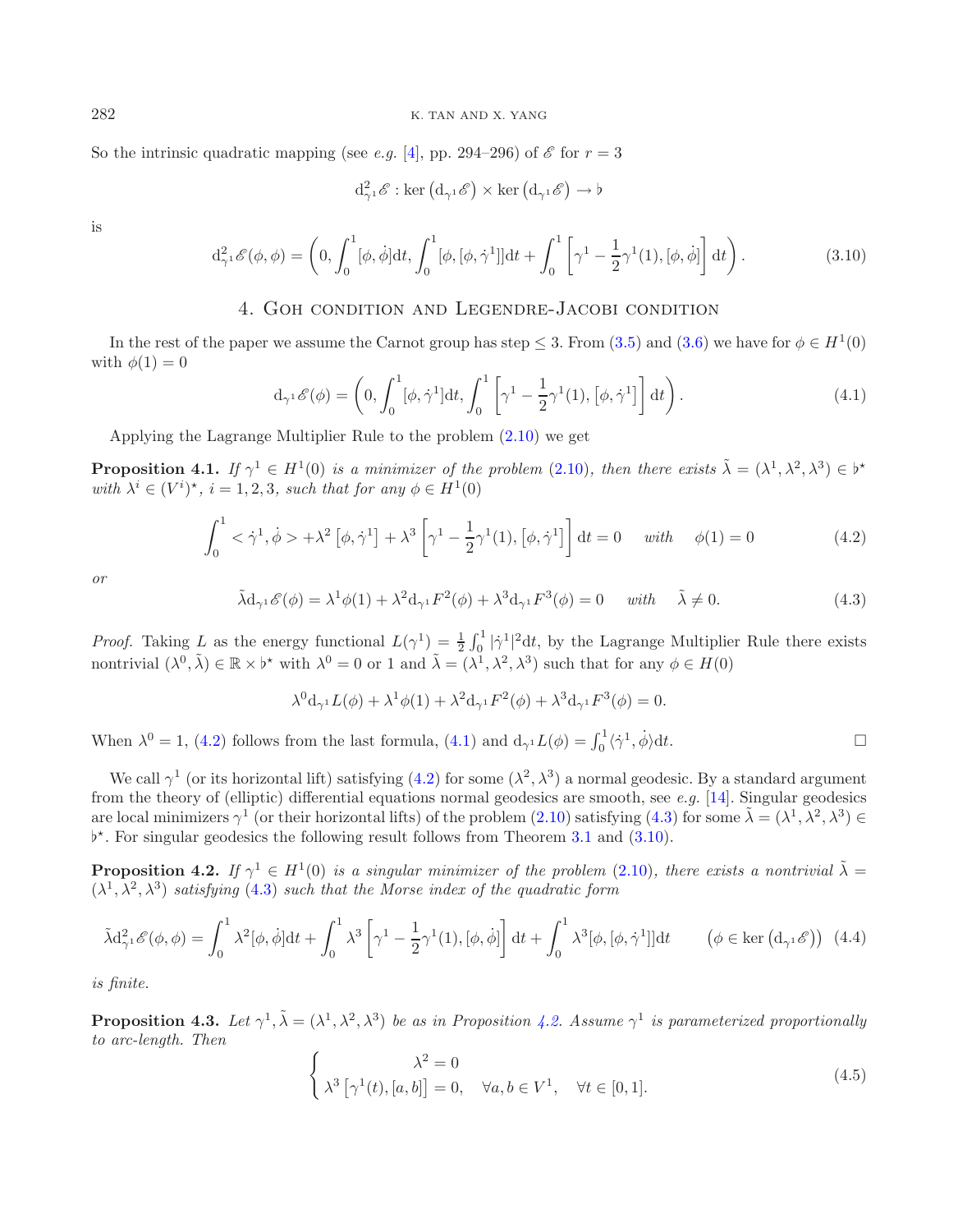<span id="page-9-1"></span>*Proof.* The argument is similar to [\[4\]](#page-12-0), Proposition 20.13. The idea is a type of scaling or blowing up method.

Let  $\bar{\tau} \in [0, 1]$  be a Lebesgue point of  $\dot{\gamma}^1$ . Take a smooth mapping  $c : \mathbb{R} \to V^1$  with support on  $[0, 2\pi]$  such that  $\int_0^{2\pi} c(s)ds = 0.$  Let  $\phi_{c,\epsilon}(\tau) = \int_0^{\tau} c(\frac{\tilde{\tau}-\bar{\tau}}{\epsilon})d\tilde{\tau}$  with  $\epsilon$  small. This certainly implies  $\dot{\phi}_{c,\epsilon}(\tau) = c(\frac{\tau-\bar{\tau}}{\epsilon})$  for  $\tau \in [0,1]$ and  $\phi_{c,\epsilon} \in H^1(0)$  with  $\phi_{c,\epsilon}(1) = 0$ . Letting  $w(s) = \int_0^s c(\tilde{s}) d\tilde{s}$ , we have

<span id="page-9-0"></span>
$$
\int_0^1 \lambda^2 [\phi_{c,\epsilon}, \dot{\phi}_{c,\epsilon}] d\tau = \epsilon^2 \int_0^{2\pi} \lambda^2 [w(s), c(s)] ds \qquad (4.6)
$$

<span id="page-9-2"></span>and similarly

$$
\int_0^1 \lambda^3 \left[ \gamma^1 - \frac{1}{2} \gamma^1(1), \left[ \phi_{c,\epsilon}, \dot{\phi}_{c,\epsilon} \right] \right] dt = \epsilon^2 \int_0^{2\pi} \lambda^3 \left[ \gamma^1(\bar{\tau}) - \frac{1}{2} \gamma^1(1), \left[ w(s), c(s) \right] \right] ds + \epsilon^3 O(1) \tag{4.7}
$$

where we used the fact  $\dot{\gamma} \in L^{\infty}$  and thus  $\gamma^1(\bar{\tau} + \epsilon s) = \gamma^1(\bar{\tau}) + \epsilon O(1)$  for  $\epsilon$  small enough. For the last term in  $(4.4)$  we have

$$
\int_0^1 \lambda^3 \left[ \phi_{c,\epsilon}, \left[ \phi_{c,\epsilon}, \dot{\gamma}^1 \right] \right] dt = \epsilon^3 \int_0^{2\pi} \lambda^3 \left[ w(s), \left[ w(s), \dot{\gamma}^1(\bar{\tau} + \epsilon s) \right] \right] ds = \epsilon^3 O(1). \tag{4.8}
$$

From  $(4.6)$ – $(4.8)$ , we get

$$
\tilde{\lambda} d_{\gamma^1}^2 \mathcal{E}(\phi_{c,\epsilon}, \phi_{c,\epsilon}) = \epsilon^2 \int_0^{2\pi} \omega(w(s), c(s)) ds + \epsilon^3 O(1)
$$
\n(4.9)

where  $\omega(a, b) = \lambda^2 [a, b] + \lambda^3 [\gamma^1(\bar{\tau}) - \frac{1}{2} \gamma^1(1), [a, b]]$  is a skew-symmetric bilinear form on  $V^1$ .<br>We claim that  $\omega = 0$  In fact, if  $\omega \neq 0$  then ranks  $-2l_0 > 0$  and we can change the basis

We claim that  $\omega = 0$ . In fact, if  $\omega \neq 0$ , then rank $\omega = 2l_0 > 0$  and we can change the basis of  $V^1$  such that

$$
\omega(a,b) = \sum_{i=1}^{l_0} (x^i y^{i+l_0} - x^{i+l_0} y^i)
$$

for any  $b = (x^1, \ldots, x^{n_1}), a = (y^1, \ldots, y^{n_1}) \in V^1$ . Now we take

<span id="page-9-3"></span>
$$
c(s) = (x1(s), 0, \dots, 0, xl0+1(s), 0, \dots, 0)
$$

where  $x^1(s) = \sum_{k=1}^{\infty} \xi_k \cos ks, x^{l_0+1}(s) = \sum_{k=1}^{\infty} \eta_k \sin ks$ , and  $(\xi_k)_{k=1}^{\infty}, (\eta_k)_{k=1}^{\infty} \in l^1$ . Putting  $c(s), w(s) =$  $\int_0^s c(\tilde{s}) d\tilde{s}$  into  $(4.9)$  we get

$$
\tilde{\lambda} d_{\gamma^1}^2 \mathscr{E}(\phi_{c,\epsilon}, \phi_{c,\epsilon}) = -\left(2\pi \sum_{k=1}^{\infty} \frac{1}{k} \xi_k \eta_k\right) \epsilon^2 + \epsilon^3 O(1).
$$

From the last formula and the construction of  $\phi_{c,\epsilon}$  it follows that there exists an infinite dimensional space K such that  $\tilde{\lambda} d_{\gamma^1}^2 \mathscr{E}(\phi, \phi) < 0$  for each  $\phi \in \mathcal{K}$ . Note that  $\mathcal{K} \cap \text{ker}(\mathcal{d}_{\gamma^1} \mathscr{E})$  is also infinite dimensional, since the rank of  $\mathscr E$  is less than *n*. It implies the Morse index of  $\tilde\lambda d_{\gamma^1}^2 \mathscr E$  is infinite. This is impossible by Proposition [4.2,](#page-8-5) so  $\omega = 0$  $\omega \equiv 0.$ 

We have proved that if  $t \in [0, 1]$  is a Lebesgue point of  $\dot{\gamma}^1$ , then

$$
\lambda^2[a,b] + \lambda^3 \left[ \gamma^1(t) - \frac{1}{2} \gamma^1(1), [a,b] \right] = 0 \quad \text{for any } a, b \in V^1.
$$
 (4.10)

Since almost all points in [0,1] are Lebesgue points of  $\dot{\gamma}^1 \in L^\infty$  by the Lebesgue differentiation theorem, it follows from the continuity of  $\gamma^1$  that [\(4.10\)](#page-9-3) holds for any  $t \in [0,1]$ . In (4.10) letting  $t = 0$  we get  $\lambda^2[a, b]$  +  $\lambda^3 \left[ -\frac{1}{2} \gamma^1(1), [a, b] \right] = 0$  (since  $\gamma^1(0) = 0$ ). Combing the last identity with [\(4.10\)](#page-9-3), we obtain  $\lambda^3 \left[ \gamma^1(t), [a, b] \right] = 0$ <br>for any  $t \in [0, 1]$  and any  $a, b \in V^1$ . Applying the identity (4.10) again, we finally for any  $t \in [0, 1]$  and any  $a, b \in V^1$ . Applying the identity [\(4.10\)](#page-9-3) again, we finally have  $\lambda^2 \xi = 0$  for any  $\xi \in V^2$ ,<br>since  $[V^1, V^1] = V^2$ . since  $[V^1, V^1] = V^2$ .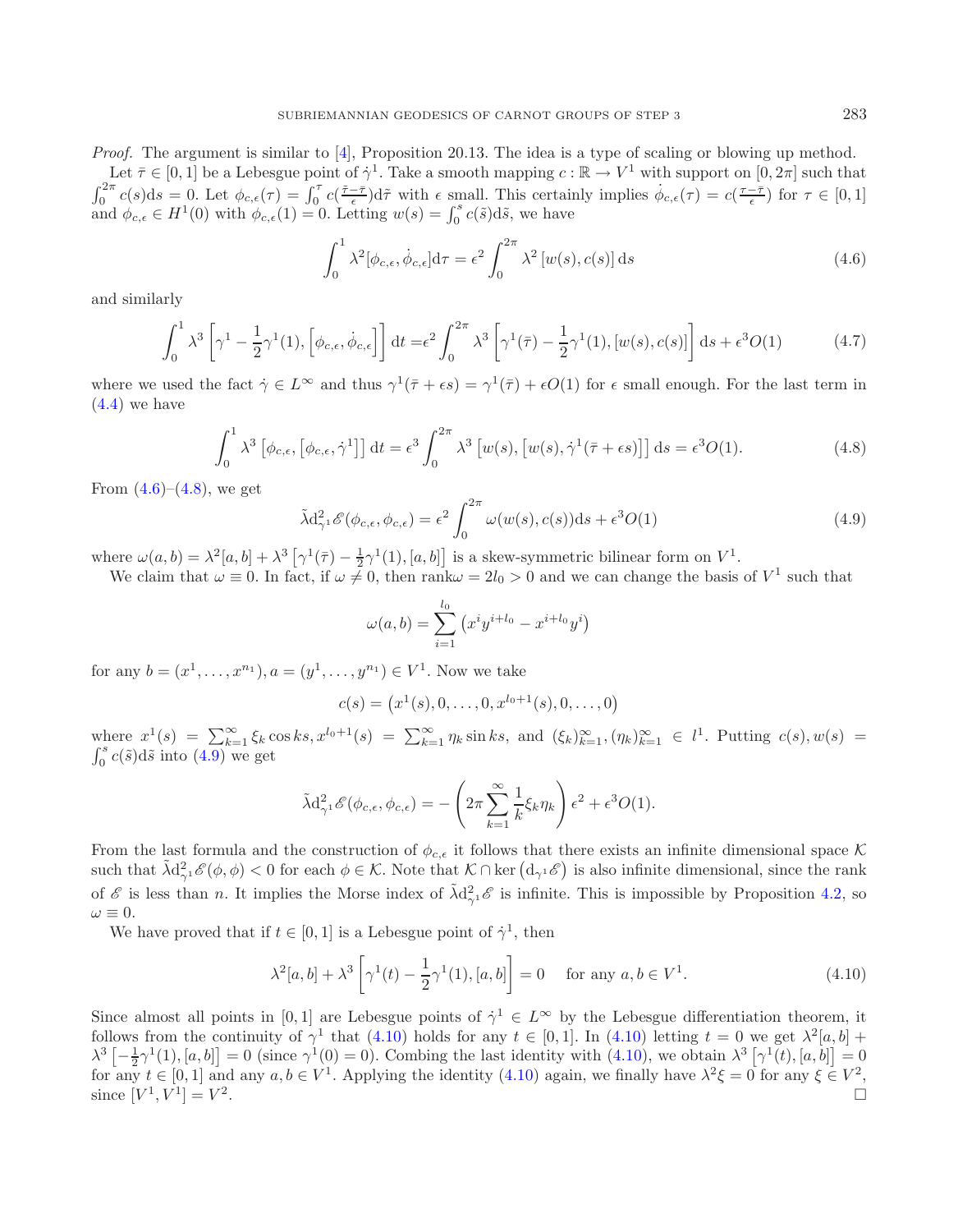<span id="page-10-1"></span>The condition of [\(4.5\)](#page-8-7) is called the Goh condition which first appeared in references of singular control theory, see [\[17\]](#page-13-21). A curve  $\gamma^1 \in H^1(0)$  (or its horizontal lift) together with some nonzero  $\tilde{\lambda} = (\lambda^1, \lambda^2, \lambda^3) \in \mathfrak{b}^*$  satisfying the Gob condition is called a Gob curve and the pair  $(\alpha^1, \tilde{\lambda})$  is called a Gob extrem the Goh condition is called a Goh curve and the pair  $(\gamma^1, \tilde{\lambda})$  is called a Goh extremal. Note that for a Goh extremal  $(\gamma^1, \tilde{\lambda}), \lambda^3 \neq 0$  and [\(4.3\)](#page-8-3) automatically holds by choosing  $\lambda^1 = 0$ . The following fact is instructive for the study of subriemannian geodesics even for general case.

**Corollary 4.4.** *Assume*  $\mathbb{G}$  *is a Carnot group of step 3, with a Carnot algebra*  $\flat = V^1 \oplus V^2 \oplus V^3$ *. Let* W *be a lower-dimensional subspace of*  $V^1$ *lower-dimensional subspace of*  $V^1$ .

- <span id="page-10-0"></span>(1) *If*  $[W, V^2] \subsetneq V^3$ , then any curve  $(H^1(0) \ni) \gamma^1 \subset W$  is a Goh curve;<br>(2) if h is a free Carnot elgebra, then any curve  $(H^1(0) \ni) \gamma^1 \subset W$  is a
- (2) *if*  $\flat$  *is a free Carnot algebra, then any curve*  $(H^1(0) \ni) \gamma^1 \subset W$  *is a Goh curve.*

<span id="page-10-4"></span>*Proof.* (1) By assumption dim(V<sup>3</sup>\[W, V<sup>2</sup>]) > 1. For any curve  $(H^1(0) \ni) \gamma^1 \subset W$  choosing  $\lambda^1 = 0, \lambda^2 = 0$  and  $\lambda^3 \neq 0$  annihilating  $[W, V^2]$ , we conclude that  $(\gamma^1, \tilde{\lambda})$  is a Goh extremal. The statement of (2) follows from (1) and the fact that for a free Carnot algebra.  $[W V^2] \subset V^3$  always holds when dim  $W < \dim V^1$ and the fact that for a free Carnot algebra,  $[W, V^2] \subsetneq V^3$  always holds when dim  $W < \dim V^1$ .

Corollary [4.4](#page-10-1) implies that each Carnot group of step 3 admits Goh curves. The following necessary condition is not used in this paper, but we include it for completeness.

**Proposition 4.5.** *Let*  $\gamma^1$ ,  $\tilde{\lambda} = (\lambda^1, \lambda^2, \lambda^3)$  *be as in Proposition [4.3.](#page-8-0) Then* 

<span id="page-10-2"></span>
$$
\lambda^3 \left[ a, [a, \dot{\gamma}^1(t)] \right] \ge 0 \text{ for a.e. } t \in [0, 1] \quad \text{and any } a \in V^1 \tag{4.11}
$$

*and*

$$
\tilde{\lambda} d_{\gamma^1}^2 \mathscr{E}(\phi, \phi) = \int_0^1 \lambda^3 \left[ \phi, [\phi, \dot{\gamma}^1] \right] dt \ge 0, \quad \phi \in \ker \left( d_{\gamma^1} \mathscr{E} \right), \tag{4.12}
$$

*changing*  $\tilde{\lambda}$  *to*  $-\tilde{\lambda}$  *if necessary.* 

*Proof.* It suffices to prove that [\(4.11\)](#page-10-2) holds for all Lebesgue points of  $\dot{\gamma}^1$ .

<span id="page-10-3"></span>Let  $\bar{\tau} \in [0,1]$  be a Lebesgue point of  $\dot{\gamma}$ <sup>1</sup>. Assume that  $\lambda^3 \left[ \bar{a}, \left[ \bar{a}, \dot{\gamma}^1(\bar{\tau}) \right] \right] < 0$  for some  $\bar{a} \in V^1$ . We choose a table basis of  $V^1$  to diagonalize the quadratic form suitable basis of  $V^1$  to diagonalize the quadratic form

$$
\lambda^3 [a, [a, \dot{\gamma}^1(\bar{\tau})] = \sum_{j=1}^{n_1} \sigma_i(x^j)^2, \quad a = (x^1, \dots, x^{n_1})
$$

with at least one term  $\sigma_i < 0$ . For any smooth  $x : \mathbb{R} \to \mathbb{R}^{n_1}$  with support in [0,1], let

$$
\phi_x(t) = \left(\underbrace{0,\ldots,0}_{(i-1) \text{ terms}}, x(t),0,\ldots,0\right),
$$

then we have

$$
\tilde{\lambda}d_{\gamma^1}^2 \mathscr{E}(\phi_x, \phi_x) = \sigma_i \int_0^1 x^2(t)dt < 0. \tag{4.13}
$$

Denote by  $\Pi$  the set of all smooth mappings  $x : [0,1] \to \mathbb{R}^{n_1}$  with support in [0,1] and satisfying [\(4.13\)](#page-10-3).  $\Pi$  is infinitely dimensional, so is  $\{\phi_x : \phi_x \in \text{ker}(\mathbf{d}_{\phi^1}\mathcal{E}) \mid x \in \Pi\}$ . It is a contraction by Pr infinitely dimensional, so is  $\{\phi_x : \phi_x \in \text{ker}(\mathbf{d}_{\gamma^1} \mathscr{E}), x \in \Pi\}$ . It is a contraction by Proposition [4.2.](#page-8-5)

[\(4.11\)](#page-10-2) and [\(4.12\)](#page-10-4) are called generalized Legendre-Jacobi condition.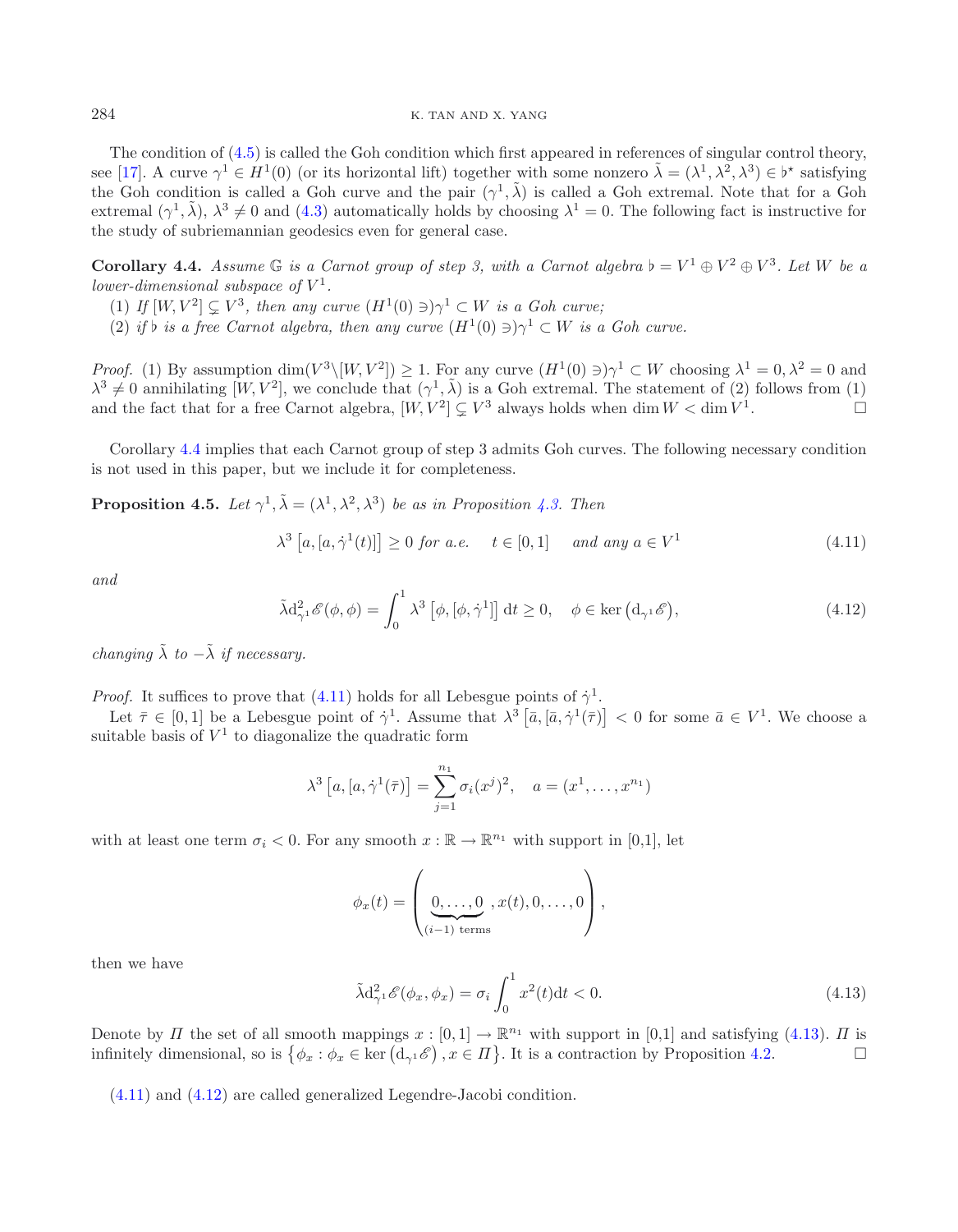# <span id="page-11-1"></span>5. Subriemannian geodesics of step 3

In this section we assume  $\mathbb G$  is of step = 3.

**Lemma 5.1.** *Any line (or its interval) through 0 is a normal geodesic.*

*Proof.* For  $\gamma^1(t) = Ctv_0$ , where C a constant and  $v_0 \in V^1$ , we take  $\lambda^2 = 0, \lambda^3 = 0$ , then [\(4.2\)](#page-8-1) holds for any  $\phi \in H^1(0)$  with  $\phi(1) = 0$  $\phi \in H^1(0)$  with  $\phi(1) = 0$ .

The following result on rank 2 case is well known, see *e.g.* [\[8\]](#page-13-22). For completeness we give a self-contained proof.

<span id="page-11-0"></span>**Theorem 5.2** (rank 2 case). Let G be of rank 2, i.e.,  $n_1 = 2$ . Assume  $V^1 = \text{span}\{e_1, e_2\}$ .

- (1) In the case of the Engel group whose algebra  $b = \text{span}\{e_1, e_2\} \oplus \text{span}\{e_3\} \oplus \text{span}\{e_4\}$  with  $[e_1, e_2] =$ <br>  $[e_2, e_3] = e_4$ , there is a unique arc-length parameterized singular geodesic  $\gamma^1$  which is normal and ta  $e_3$ ,  $[e_1, e_3] = e_4$ , there is a unique arc-length parameterized singular geodesic  $\gamma^1$  which is normal and tangent *to*  $e_2$ *, that is,*  $\gamma^1(t) = te_2$ *;*
- (2) *to the other case where*  $b = \text{span}\{e_1, e_2\} \oplus \text{span}\{e_3\} \oplus \text{span}\{e_4, e_5\}$  *with*  $|e_1, e_2| = e_3$ ,  $|e_1, e_3| = e_4$ ,  $|e_2, e_3| = e_5$ , singular geodesics are exactly those lines (or their intervals) in  $V^1$  through *singular geodesics are exactly those lines (or their intervals) in*  $V^1$  *through the origin.*

*Proof.* Let  $\gamma^1$  be a singular geodesic parameterized proportionally to arc-length and satisfying [\(4.3\)](#page-8-3) with some  $\tilde{\lambda} = (\lambda^1, \lambda^2, \lambda^3)$ . From [\(4.5\)](#page-8-7)  $\lambda^2 = 0$ . This together with [\(4.3\)](#page-8-3) implies that  $\lambda^3 \neq 0$ .

We claim that  $\lambda^1$  must be in a line. In fact, if this is not true, there must exist  $t_1, t_2 \in (0, 1]$  such that  $V^1 = \text{span}\{\gamma^1(t_1), \gamma^1(t_2)\}\$  which together with  $(4.5)$  implies that  $\lambda^3 = 0$  because  $[V^1, V^2] = V^3$ . A contradiction! So  $\gamma^1(t)=(c^1e_1+c^2e_2)t$  for constants  $c^1$ ,  $c^2$  with  $(c^1)^2+(c^2)^2\neq 0$ . In Proposition [2.3](#page-4-1) we see they are shortest subriemannian geodesics.

- (1) If b is the Engel algebra, from  $\lambda^3 \neq 0$  and  $\lambda^3[c^1e_1t+c^2e_2t,e_3]=0, \forall t \in [0,1]$  we get  $c^1=0$ , since  $[e_1,e_3]=e_4$ <br>and  $[e_2,e_3]=0$  From (3.5) and (3.6) by direct computation we verify that  $\lambda^1(t)=c^2e_2t(c^2\neq 0)$ and  $[e_2, e_3] = 0$ . From [\(3.5\)](#page-7-0) and [\(3.6\)](#page-7-2) by direct computation we verify that  $\gamma^1(t) = c^2 e_2 t$  ( $c^2 \neq 0$ ) is a singular curve (choosing *e.g.*  $\lambda = (0, 0, 1)$ ). By Lemma [5.1](#page-11-1) it is normal;
- (2) when b is the free case, by direct computation we have  $\text{Im}(\text{d}_{\gamma1}e) \neq b$ . In fact, by [\(3.6\)](#page-7-2) for any  $\phi \in H^1(0)$  there exists a constant  $\delta$  such that  $\text{d}_{\gamma1}E^3(\phi) = \delta(c_1^1e_1 + c_2^2e_1)$ . So all  $\alpha^1(t) = (c_1^$ there exists a constant  $\delta$  such that  $d_{\gamma^1} F^3(\phi) = \delta(c^1e_4 + c^2e_5)$ . So all  $\gamma^1(t) = (c^1e_1 + c^2e_2)t$  are singular geodesics. By Lemma 5.1 they are also normal. geodesics. By Lemma [5.1](#page-11-1) they are also normal. -

<span id="page-11-2"></span>**Lemma 5.3.** Let  $\gamma^1$  (or its horizontal lift) be a subriemannian geodesic in  $\mathbb{G}$  and be contained in a lower*dimensional subspace*  $W \subset V^1$ . If  $\gamma^1$  *is a normal geodesic in the Carnot subgroup*  $\bar{\mathbb{G}}(W)$  *of step 2 or 3, then*  $\gamma^1$ *is also normal in* G*.*

*Proof.* Assume  $\bar{\mathbb{G}}(W)$  has step 3. Because  $\gamma^1 \subset W$  is normal in  $\bar{\mathbb{G}}(W)$ , by [\(4.2\)](#page-8-1) there exist  $\mu \in [W, W]^*$  and  $\mu \in [W, W]^*$  such that  $\nu \in [W, [W, W]]^*$  such that

$$
\int_0^1 \left\langle \dot{\gamma}^1 , \dot{\phi} \right\rangle + \mu [\phi , \dot{\gamma}] + \nu \left[ \gamma^1 - \frac{1}{2} \gamma^1 (1) , \left[ \phi , \dot{\gamma}^1 \right] \right] \mathrm{d} t = 0
$$

holds for any  $\phi \in H^1([0,1], W)$  with  $\phi(0) = \phi(1) = 0$ . Let  $V^2$  (resp.  $V^3$ ) be orthogonally decomposed as  $[W, W] \oplus U^2$  (resp.  $[W, [W, W]] \oplus U^3$ ). Now we take  $\lambda^2 = \mu \in (V^2)^{\star}, \lambda^3 = \nu \in (V^3)^{\star}$ , that is, we extend<br> $\mu$  (resp.  $\nu$ ) to  $V^2$  (resp.  $V^3$ ) by applieding  $U^2$  (resp.  $U^3$ ). It is obvious that  $(\lambda^2, \lambda^3)$  satisf μ (resp. ν) to  $V^2$  (resp.  $V^3$ ) by annihilating  $U^2$  (resp.  $U^3$ ). It is obvious that  $(λ^2, λ^3)$  satisfies [\(4.2\)](#page-8-1) for any  $\phi \in H^1([0, 1], V^1)$  with  $\phi(0) = \phi(1) = 0$ . The case when  $\bar{G}(W)$  has step 2 is similar.  $\phi \in H^1([0,1], V^1)$  with  $\phi(0) = \phi(1) = 0$ . The case when  $\bar{\mathbb{G}}(W)$  has step 2 is similar.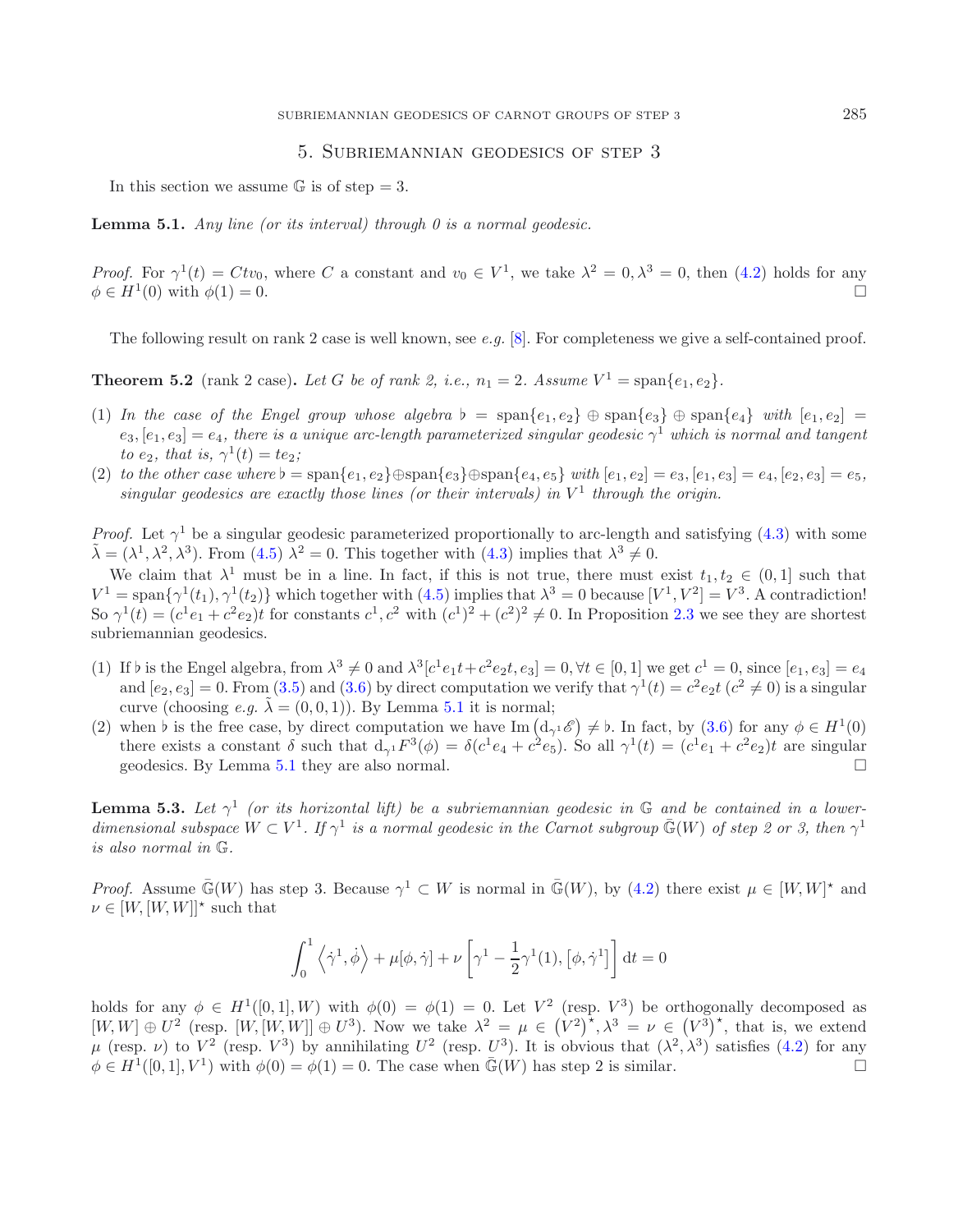<span id="page-12-5"></span>**Theorem 5.4** (general case)**.** *All subriemannian minimizers in* G *are normal.*

*Proof.*

- (1) Let  $\gamma^1$  be a singular geodesic which is parameterized proportionally to arc-length and satisfies [\(4.3\)](#page-8-3) for some  $\tilde{\lambda} = (\lambda^1, \lambda^2, \lambda^3)$ . From [\(4.5\)](#page-8-7) and [\(4.3\)](#page-8-3) we have  $\lambda^3 \neq 0$  because  $[V^1, V^1] = V^2, [V^1, V^2] = V^3$ . We claim that  $\gamma^1$  is contained in a lower-dimensional subspace W of  $V^1$ . Otherwise, there are  $t_1,\ldots,t_{n_1} \in (0,1]$  such that  $V^1 = \text{span}\{\gamma^1(t_1),\ldots,\gamma^1(t_{n_1})\}$  which together with  $(4.5)$  implies  $\lambda^3 = 0$ . Thus  $\gamma_1$  (or its horizontal lift) is a subriemannian geodesic in the Carnot subgroup  $\mathbb{G}(W)$  whose algebra is  $\overline{\flat} = W \oplus [W, W] \oplus [W, [W, W]]$  or  $W \oplus [W, W]$  or  $W$ ;
- (2) if  $\bar{b} = W$ , this implies that the horizontal lift of  $\gamma^1$  is itself. By Proposition [2.3](#page-4-1) the line through 0 and  $\gamma^1(t_0)$  for any  $t_0 \in (0, 1]$  is the shortest subriggnantian geodesic. So  $\gamma^1$  must be an interva for any  $t_0 \in (0, 1]$  is the shortest subriemannian geodesic. So  $\gamma^1$  must be an interval of a line through 0;
- (3) if  $\bar{b} = W \oplus [W, W]$ , then  $\gamma^1$  is a subriemannian geodesic in a Carnot group of step 2. So  $\gamma^1$  is normal in  $\bar{G}(W)$ . From Lemma 5.3  $\gamma^1$  is also normal in  $\bar{G}$ .  $\bar{\mathbb{G}}(W)$ . From Lemma [5.3,](#page-11-2)  $\gamma^1$  is also normal in G;
- (4) if  $\bar{b} = W \oplus [W, W] \oplus [W, [W, W]]$ , then  $\gamma^1$  is also a subriemannian minimizer in  $\bar{\mathbb{G}}(W)$ . If  $\gamma^1$  is regular in  $\bar{\mathbb{G}}(W)$  then by Lemma 5.3  $\gamma^1$  is also normal in  $\mathbb{G}$ . If  $\gamma^1$  is a singular geode  $\mathbb{G}(W)$ , then by Lemma [5.3](#page-11-2)  $\gamma^1$  is also normal in G. If  $\gamma^1$  is a singular geodesic in  $\mathbb{G}(W)$  and dim  $W \geq 3$ , we repeat the procedure from step (1), with  $\mathbb G$  (resp. b) replaced by  $\bar{\mathbb G}(W)$  (resp.  $\bar{\flat}$ ).

By finite steps we arrive at the case of rank 2. Our statement follows from Theorem [5.2.](#page-11-0)  $\Box$ 

**Remark 5.5.** The smoothness of subriemannian geodesics is very close to the regularity of the subriemannian distance. In fact, the pointwise smoothness of the subriemannian distance depends on the strict normalness and uniqueness of subriemannian geodesics. The subanalyticity of the subriemannian distance (or sphere) was usually derived from the exclusivity of Goh curves. We refer the readers to [\[3,](#page-12-1)[21\]](#page-13-23) and references therein for this topic. In our case of step 3, as pointed out in Corollary [4.4,](#page-10-1) there typically exist Goh curves which are smooth even normal if they are shortest. Theorem 10 in [\[3](#page-12-1)] proved that the subriemannian distances of free Carnot groups of step 3 are not subanalytic.

*Acknowledgements.* Part of this work was done when the first author visited Department of Mathematics, University of Notre Dame. He would thank Professor Jianguo Cao for his help and thank the staff for their hospitality. We also thank the referee for useful comments and suggestions.

**Note added in proof.** After the paper was accepted for publication, we generalized the smoothness result to subriemannian manifolds of step 3 with a nilpotent basis, see <http://arxiv.org/abs/1202.4287>. In the latter article we noticed that the example by [\[18](#page-13-24)] is not a strictly abnormal minimizer. In fact we proved that all abnormal minimizers in rank 2 Carnot groups of step 4 must be normal.

#### **REFERENCES**

- [1] A. Agrachev and R.V. Gamkrelidze, Second order optimality condition for the time optimal problem. Matem. Sbornik **100** (1976) 610–643.
- <span id="page-12-6"></span>[2] A. Agrachev and R.V. Gamkrelidze, Symplectic methods for optimization and control, in Geometry of Feedback and Optimal Control, edited by B. Jacubczyk and W. Respondek. Marcel Dekker, New York (1997).
- <span id="page-12-1"></span>[3] A. Agrachev and J.-P. Gauthier, On subanalyticity of Carnot-Carathéodory distances. Ann. Inst. Henri Poincaré Anal. Non Linéaire **18** (2001) 359-382.
- <span id="page-12-0"></span>[4] A. Agrachev and Y. Sachkov, Control Theory from the Geometric Viewpoint, edited by Springer. Encycl. Math. Sci. **87** (2004).
- <span id="page-12-3"></span>[5] A. Agrachev and A. Sarychev, Abnormal sub-Riemannian geodesics: morse index and rigidity. Ann. Inst. H. Poincaré Anal. Non Lin´eaire **13** (1996) 635–690.
- <span id="page-12-4"></span>[6] A. Agrachev and A. Sarychev, On abnormal extremals for Lagrange variational problems. J. Math. Syst. Estim. Control **8** (1998) 87–118.
- <span id="page-12-2"></span>[7] A. Agrachev and A. Sarychev, Sub-Riemannian metrics: minimality of abnormal geodesics versus sub-analyticity. ESAIM: COCV **4** (1999) 377–403.